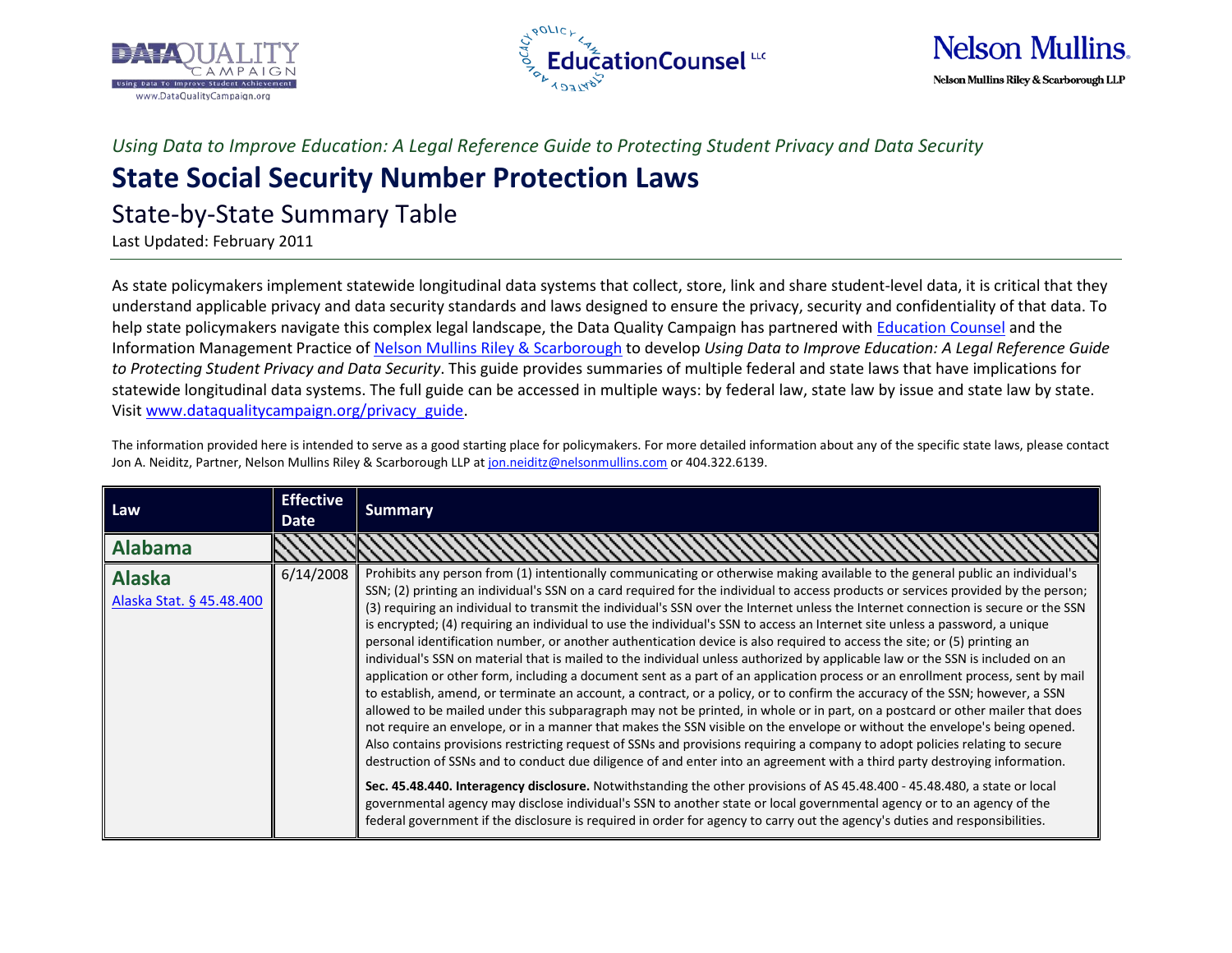





| Law                                              | <b>Effective</b><br><b>Date</b> | <b>Summary</b>                                                                                                                                                                                                                                                                                                                                                                                                                                                                                                                                                                                                                                                                                                                                                                                                                                                                                                                                                 |
|--------------------------------------------------|---------------------------------|----------------------------------------------------------------------------------------------------------------------------------------------------------------------------------------------------------------------------------------------------------------------------------------------------------------------------------------------------------------------------------------------------------------------------------------------------------------------------------------------------------------------------------------------------------------------------------------------------------------------------------------------------------------------------------------------------------------------------------------------------------------------------------------------------------------------------------------------------------------------------------------------------------------------------------------------------------------|
| <b>Arizona</b><br>Ariz. Rev. Stat. § 44-<br>1373 | 1/1/2005                        | Prohibits any person or entity from (1) intentionally communicating or otherwise making an individual's SSN available to the<br>general public; (2) printing an individual's SSN on any card required to receive products or services; (3) requiring an individual<br>to transmit his or her SSN over the Internet unless the number is encrypted or the connection is secure; (4) requiring the use of<br>a SSN to access an Internet Web site unless a password or other security device is used; (5) printing an individual's SSN on any<br>material to be mailed to the individual, unless the inclusion of the SSN is required by law; and (6) disclosing more than 5<br>numbers of an individual's SSN. This paragraph does not prohibit the mailing of documents that include SSNs sent as part of an<br>application or enrollment process or to establish, amend or terminate an account, contract or policy or to confirm the accuracy<br>of the SSN. |
| Ariz. Rev. Stat.<br>§ 44-1373.02                 | 1/1/2009                        | Prohibits any person or entity from (1) printing any sequence of more than 5 numbers of individual's SSN on any card required<br>for the individual to receive products or services provided by the person or entity; and (2) printing any sequence of more than<br>5 numbers of individual's SSN on any materials that are mailed to the individual, unless required by law. Exceptions if sent as<br>part of an application or enrollment process or to establish, amend or terminate an account, contract or policy or to confirm<br>the accuracy of SSN or sequence of numbers.                                                                                                                                                                                                                                                                                                                                                                            |
| <b>Arkansas</b><br>Ark. Code Ann. § 4-86-<br>107 | 1/1/2007                        | Unless authorized by law or pursuant to court rules, prohibits any person or entity from (1) publicly posting or displaying an<br>individual's SSN in any manner; (2) printing an individual's SSN on any card required to receive products or services; (3) printing<br>an individual's SSN on a postcard or in any other manner by which the SSN is visible from the outside; and (4) requiring an<br>individual to transmit his or her SSN over the Internet unless the number is encrypted or the connection is secure. This section<br>does not prevent the collection, use, or release of a SSN: (1) As required or explicitly authorized by federal or state law; or (2)<br>Pursuant to state or federal court rules.                                                                                                                                                                                                                                   |
| <b>California</b><br>Cal. Civ. Code §1798.85     | 7/1/2004                        | Prohibits any person or entity from (1) publicly posting or displaying an individual's SSN in any manner; (2) printing an<br>individual's SSN on any card required to receive products or services; (3) requiring an individual to transmit his or her SSN over<br>the Internet unless the number is encrypted or the connection is secure; (4) requiring the use of a SSN to access an Internet<br>Web site unless a password or other security device is used; and (5) printing an individual's SSN on any material to be mailed to<br>the individual, unless the inclusion of the SSN is required by law. Exceptions if sent as part of an application or enrollment<br>process or to establish, amend or terminate an account, contract or policy or to confirm the accuracy of SSN.                                                                                                                                                                       |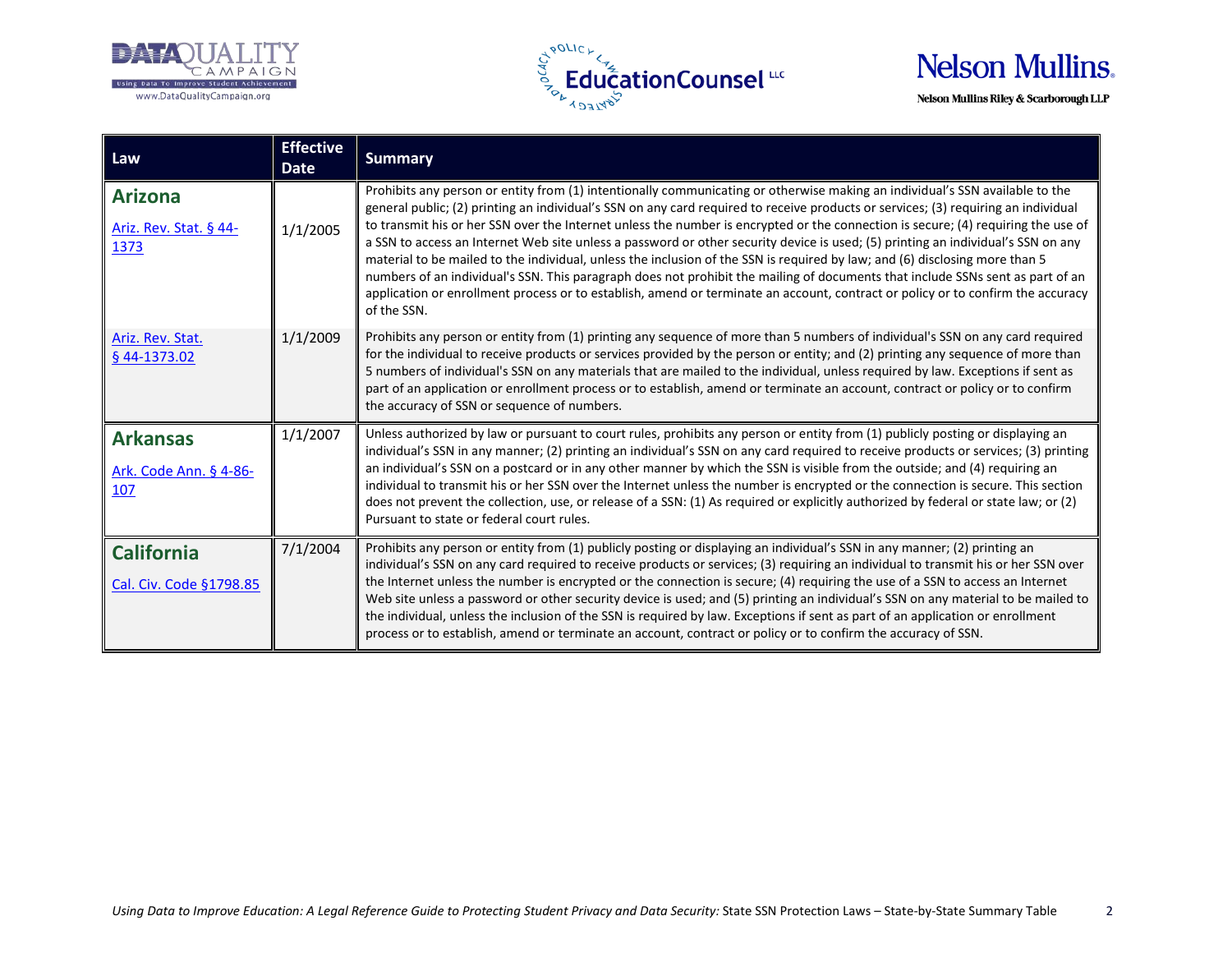





| Law                                                                       | <b>Effective</b><br><b>Date</b> | <b>Summary</b>                                                                                                                                                                                                                                                                                                                                                                                                                                                                                                                                                                                                                                                                                                                                                                                                                                                                                                                                                                                                                                                                                                                                                                                                                                                                                                                                                                                                                                                                                                        |
|---------------------------------------------------------------------------|---------------------------------|-----------------------------------------------------------------------------------------------------------------------------------------------------------------------------------------------------------------------------------------------------------------------------------------------------------------------------------------------------------------------------------------------------------------------------------------------------------------------------------------------------------------------------------------------------------------------------------------------------------------------------------------------------------------------------------------------------------------------------------------------------------------------------------------------------------------------------------------------------------------------------------------------------------------------------------------------------------------------------------------------------------------------------------------------------------------------------------------------------------------------------------------------------------------------------------------------------------------------------------------------------------------------------------------------------------------------------------------------------------------------------------------------------------------------------------------------------------------------------------------------------------------------|
| <b>Colorado</b><br>Colo. Rev. Stat. § 6-1-<br>715                         | 1/1/2007                        | Prohibits any person or entity from (1) publicly posting or publicly displaying in any manner an individual's SSN. "Publicly post"<br>or "publicly display" means to intentionally communicate or otherwise make available to the general public; (2) printing an<br>individual's SSN on any card required for the individual to access products or services provided by the person or entity; (3)<br>requiring an individual to transmit his or her SSN over the internet, unless the connection is secure or the SSN is encrypted; (4)<br>requiring an individual to use his or her SSN to access an internet web site, unless a password or unique personal identification<br>number or other authentication device is also required to access the internet web site; and (5) printing an individual's SSN on<br>any materials that are mailed to the individual, unless state or federal law requires, permits, or authorizes the SSN to be on the<br>document to be mailed. Notwithstanding this paragraph (5), SSNs may be included in applications and forms sent by mail,<br>including documents sent as part of an application or enrollment process, or to establish, amend, or terminate an account,<br>contract, or policy, or to confirm the accuracy of the SSN. A SSN that is permitted to be mailed under this section may not be<br>printed, in whole or in part, on a postcard or other mailer not requiring an envelope, or visible on the envelope or without the<br>envelope having been opened. |
| Colo. Rev. Stat. § 23-5-<br>127                                           | 7/1/2003<br>and<br>7/1/2004     | (1) Each postsecondary institution in Colorado shall assign to each student enrolled in the institution a unique primary<br>identifier that may be a series of numbers or characters.<br>(2) On and after July 1, 2003, each postsecondary institution in Colorado shall take reasonable and prudent steps to ensure the<br>privacy of a student's SSN.                                                                                                                                                                                                                                                                                                                                                                                                                                                                                                                                                                                                                                                                                                                                                                                                                                                                                                                                                                                                                                                                                                                                                               |
|                                                                           |                                 | (3) (a) On and after July 1, 2004, a postsecondary institution in Colorado shall not use a student's SSN or part of a student's SSN<br>as the student's primary identifier.<br>(b) Notwithstanding the provisions of paragraph (a) of this subsection (3), the Colorado commission on higher education may<br>allow a postsecondary institution in Colorado to use a student's SSN or part of a student's SSN as the student's primary<br>identifier if:<br>(I) The institution demonstrates to the satisfaction of the commission that the institution is unable to comply with the<br>provisions of paragraph (a) of this subsection (3) because of the financial cost of compliance; and<br>(II) The institution submits to the commission and the commission approves a plan and timetable for phasing out the use of a<br>student's SSN or part of a student's SSN as the student's primary identifier.                                                                                                                                                                                                                                                                                                                                                                                                                                                                                                                                                                                                          |
| Colo. Rev. Stat.<br>§ 22-68.5-102<br>(as proposed by<br>Colo. HB 09-1065) | 5/21/2009                       | In connection with creation of an educator identifier system and pilot program in the department to assign unique identifiers<br>to educators employed in a school district or local education agency, § 22-68.5-102(2) prohibits the unique educator identifier<br>from using any personal identifying information, such as SSNs or contact information, except for alignment purposes in data<br>processing. Any such personal identifying information that is collected shall be linked in a secure data location so data sets can<br>be matched based on the personal identifying information when the identifier is not included.                                                                                                                                                                                                                                                                                                                                                                                                                                                                                                                                                                                                                                                                                                                                                                                                                                                                                |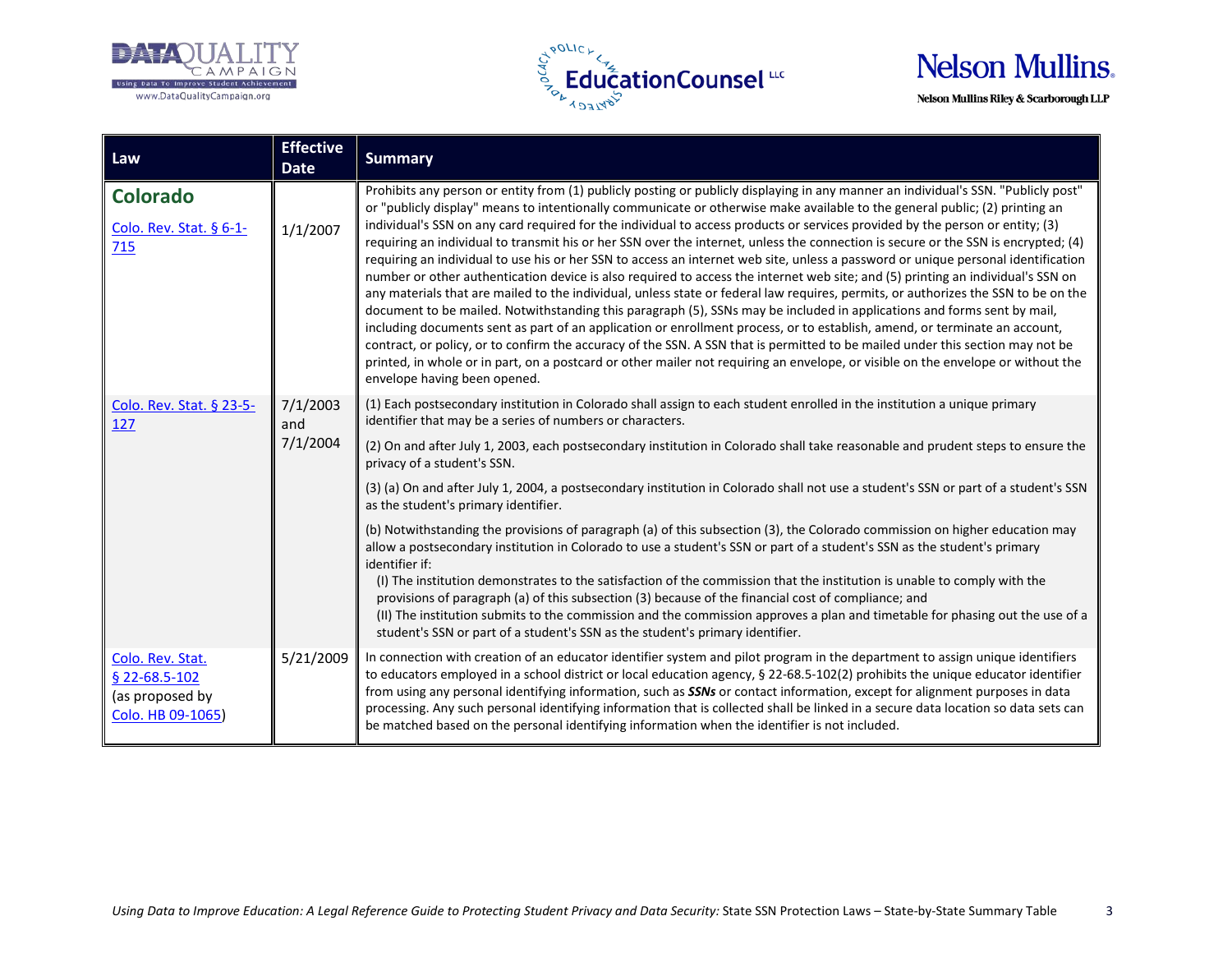





| Law                                                 | <b>Effective</b><br><b>Date</b> | <b>Summary</b>                                                                                                                                                                                                                                                                                                                                                                                                                                                                                                                                                                                                                                                                                                                                                                                                                                                                                                                                                                                                                                                                                                                                                                                                                                                                                                                                                                                                                                                                                                                                                                                                                                                                                                                                                                                                                                                                                                                                                                                                                                                                                                                                                                                                                                                                                                                                                                                                                                                                                                                                                                                                                                                                                                                                                                   |
|-----------------------------------------------------|---------------------------------|----------------------------------------------------------------------------------------------------------------------------------------------------------------------------------------------------------------------------------------------------------------------------------------------------------------------------------------------------------------------------------------------------------------------------------------------------------------------------------------------------------------------------------------------------------------------------------------------------------------------------------------------------------------------------------------------------------------------------------------------------------------------------------------------------------------------------------------------------------------------------------------------------------------------------------------------------------------------------------------------------------------------------------------------------------------------------------------------------------------------------------------------------------------------------------------------------------------------------------------------------------------------------------------------------------------------------------------------------------------------------------------------------------------------------------------------------------------------------------------------------------------------------------------------------------------------------------------------------------------------------------------------------------------------------------------------------------------------------------------------------------------------------------------------------------------------------------------------------------------------------------------------------------------------------------------------------------------------------------------------------------------------------------------------------------------------------------------------------------------------------------------------------------------------------------------------------------------------------------------------------------------------------------------------------------------------------------------------------------------------------------------------------------------------------------------------------------------------------------------------------------------------------------------------------------------------------------------------------------------------------------------------------------------------------------------------------------------------------------------------------------------------------------|
| <b>Connecticut</b><br>Conn. Gen. Stat. § 42-<br>470 | 1/1/2005                        | Prohibits any person or entity, except government entities, from (1) publicly posting or displaying an individual's SSN in any<br>manner; (2) printing an individual's SSN on any card required to receive products or services; (3) requiring an individual to<br>transmit his or her SSN over the Internet unless the number is encrypted or the connection is secure; and (4) requiring the use<br>of a SSN to access an Internet Web site unless a password or other security device is used. This section shall apply with respect<br>to group and individual health insurance policies providing coverage of the type specified in subdivisions (1), (2), (4), (6), (10)<br>and (12) of section 38a-469 that are delivered, issued for delivery, amended, renewed or continued on and after July 1, 2005.<br>This section does not prevent the collection, use or release of a SSN as required by state or federal law or the use of a SSN for<br>internal verification or administrative purposes.                                                                                                                                                                                                                                                                                                                                                                                                                                                                                                                                                                                                                                                                                                                                                                                                                                                                                                                                                                                                                                                                                                                                                                                                                                                                                                                                                                                                                                                                                                                                                                                                                                                                                                                                                                        |
| Conn. Pub. Act 08-167                               | 10/1/2008                       | Companies that collect SSNs in the course of business must "publicly display" privacy protection policy that protects the<br>confidentiality of SSNs, prohibits unlawful disclosure of SSNs and limits access to SSNs. Policy should be posted on company's<br>webpage.                                                                                                                                                                                                                                                                                                                                                                                                                                                                                                                                                                                                                                                                                                                                                                                                                                                                                                                                                                                                                                                                                                                                                                                                                                                                                                                                                                                                                                                                                                                                                                                                                                                                                                                                                                                                                                                                                                                                                                                                                                                                                                                                                                                                                                                                                                                                                                                                                                                                                                          |
| <b>Delaware</b>                                     |                                 |                                                                                                                                                                                                                                                                                                                                                                                                                                                                                                                                                                                                                                                                                                                                                                                                                                                                                                                                                                                                                                                                                                                                                                                                                                                                                                                                                                                                                                                                                                                                                                                                                                                                                                                                                                                                                                                                                                                                                                                                                                                                                                                                                                                                                                                                                                                                                                                                                                                                                                                                                                                                                                                                                                                                                                                  |
| <b>Florida</b>                                      | 10/1/2009                       | §119.071(4) provides that SSNs of current and former government agency employees held by the employing agency are<br>confidential and exempt from public records requirements.                                                                                                                                                                                                                                                                                                                                                                                                                                                                                                                                                                                                                                                                                                                                                                                                                                                                                                                                                                                                                                                                                                                                                                                                                                                                                                                                                                                                                                                                                                                                                                                                                                                                                                                                                                                                                                                                                                                                                                                                                                                                                                                                                                                                                                                                                                                                                                                                                                                                                                                                                                                                   |
| Fla. Stat. § 119.071                                |                                 | §119.071(5) prohibits a government agency from collecting an individual's SSN unless the agency has stated in writing the<br>purpose for its collection and it is: (I) Specifically authorized by law; or (II) Imperative for the performance of that agency's<br>duties as prescribed by law. Such agency shall identify in writing the specific federal or state law governing the collection, use,<br>or release of SSNs for each purpose for which the agency collects the SSN, including any authorized exceptions. Each agency<br>shall ensure that the collection, use, or release of SSNs complies with the specific federal or state law. SSNs collected by an<br>agency may not be used by that agency for any purpose other than that provided in the written statement. An agency<br>collecting an individual's SSN shall provide that individual with the written statement required by this provision. The written<br>statement also shall state whether collection of the individual's SSN is authorized or mandatory under federal or state law.<br>Each agency shall review whether its collection of SSNs is in compliance with this provision. If the agency determines that<br>collection of a SSN is not in compliance, the agency shall immediately discontinue the collection of SSNs for that purpose. SSNs<br>held by an agency may be disclosed if: (a) the disclosure of the SSN is expressly required by federal or state law or a court<br>order; (b) the disclosure of the SSN is necessary for the receiving agency or governmental entity to perform its duties; (c) the<br>individual expressly consents in writing to the disclosure of his or her SSN; (d) the disclosure of the SSN is made to comply with<br>the USA Patriot Act of 2001, Pub. L. No. 107-56, or Presidential Executive Order 13224; (e) the disclosure of the SSN is made to<br>a commercial entity for the permissible uses set forth in the federal Driver's Privacy Protection Act of 1994, 18 U.S.C. ss. 2721<br>et seq.; the Fair Credit Reporting Act, 15 U.S.C. ss. 1681 et seq.; or the Financial Services Modernization Act of 1999, 15 U.S.C.<br>ss. 6801 et seq., provided that the authorized commercial entity complies with the requirements of this paragraph; (f) the<br>disclosure of the SSN is for the purpose of administering health benefits for an agency employee or his or her dependents; (g)<br>the disclosure of the SSN is for the purpose of administering a pension fund administered for the agency employee's<br>retirement fund, deferred compensation plan, or defined contribution plan; and (h) the disclosure of the SSN is for the purpose<br>of administering the Uniform Commercial Code by the office of the Secretary of State. |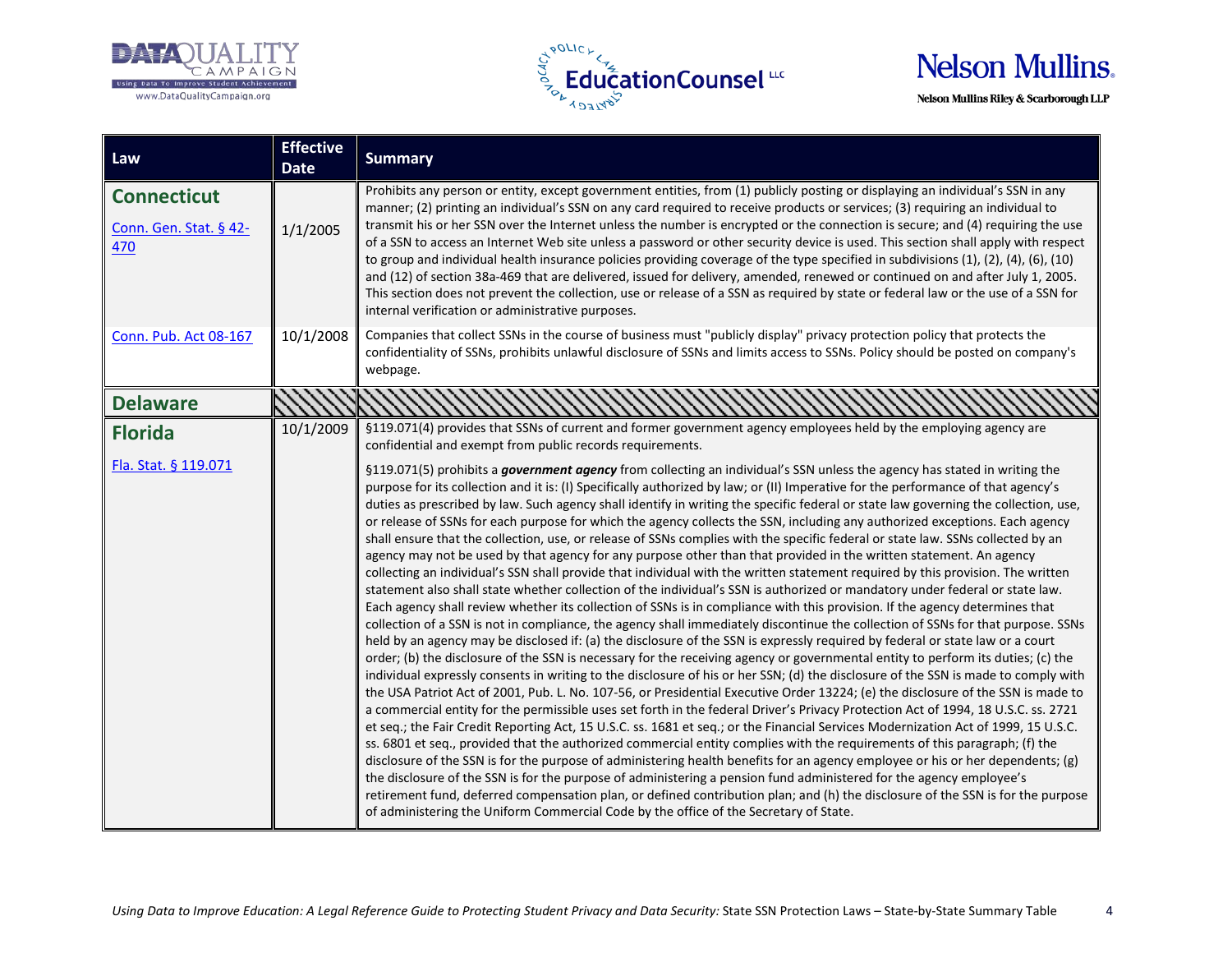





| Law                                                                 | <b>Effective</b><br><b>Date</b> | <b>Summary</b>                                                                                                                                                                                                                                                                                                                                                                                                                                                                                                                                                                                                                                                                                                                                                                                                                                                                                                                                                                                                                                                                                                                                                                                                                                                                                                                                                                                                                                                                                                                                                                                                                                                                                                                                                                                                                                                                                                                                                                                                                                                                                                                                                                                                                                                                                                                                                                                                                                                                                                                                                                                                                                                                                     |
|---------------------------------------------------------------------|---------------------------------|----------------------------------------------------------------------------------------------------------------------------------------------------------------------------------------------------------------------------------------------------------------------------------------------------------------------------------------------------------------------------------------------------------------------------------------------------------------------------------------------------------------------------------------------------------------------------------------------------------------------------------------------------------------------------------------------------------------------------------------------------------------------------------------------------------------------------------------------------------------------------------------------------------------------------------------------------------------------------------------------------------------------------------------------------------------------------------------------------------------------------------------------------------------------------------------------------------------------------------------------------------------------------------------------------------------------------------------------------------------------------------------------------------------------------------------------------------------------------------------------------------------------------------------------------------------------------------------------------------------------------------------------------------------------------------------------------------------------------------------------------------------------------------------------------------------------------------------------------------------------------------------------------------------------------------------------------------------------------------------------------------------------------------------------------------------------------------------------------------------------------------------------------------------------------------------------------------------------------------------------------------------------------------------------------------------------------------------------------------------------------------------------------------------------------------------------------------------------------------------------------------------------------------------------------------------------------------------------------------------------------------------------------------------------------------------------------|
| Georgia<br>Ga. Code Ann. § 10-1-<br>393.8                           | 7/1/2006                        | Prohibits any person, firm, or corporation from: (1) publicly posting or publicly displaying in any manner an individual's SSN. As<br>used in this Code section, 'publicly post' or 'publicly display' means to intentionally communicate or otherwise make available<br>to the general public; (2) requiring an individual to transmit his or her SSN over the Internet, unless the connection is secure or<br>the SSN is encrypted; or (3) requiring an individual to use his or her SSN to access an Internet website, unless a password or<br>unique personal identification number or other authentication device is also required to access the Internet website. This Code<br>section shall not apply to: (1) the collection, release, or use of an individual's SSN as required by state or federal law; (2) the<br>inclusion of an individual's SSN in an application, form, or document sent by mail, electronically transmitted, or transmitted by<br>facsimile: (A) as part of an application or enrollment process; (B) to establish, amend, or terminate an account, contract, or<br>policy; or (C) to confirm the accuracy of the individual's SSN; (3) the use of an individual's SSN for internal verification or<br>administrative purposes; or (4) an interactive computer service provider's or a telecommunications provider's transmission or<br>routing of, or intermediate temporary storage or caching of, an individual's SSN.                                                                                                                                                                                                                                                                                                                                                                                                                                                                                                                                                                                                                                                                                                                                                                                                                                                                                                                                                                                                                                                                                                                                                                                                                                           |
| HB 1086 (amending<br>para. 13.1 of Ga. Code<br>Ann.<br>$$50-18-72$$ | 5/20/2010                       | (13.1) Records that reveal the home address, the home telephone number, the e-mail address, or the SSN of or insurance or<br>medical information about public employees or teachers and employees of a public school. For the purposes of this paragraph,<br>the term 'public school' means any school which is conducted within this state and which is under the authority and<br>supervision of a duly elected county or independent board of education. Public disclosure shall also not be required for records<br>that reveal the home address, the home telephone number, the e-mail address, or the SSN of or insurance or medical<br>information about employees or teachers of a nonpublic school;                                                                                                                                                                                                                                                                                                                                                                                                                                                                                                                                                                                                                                                                                                                                                                                                                                                                                                                                                                                                                                                                                                                                                                                                                                                                                                                                                                                                                                                                                                                                                                                                                                                                                                                                                                                                                                                                                                                                                                                       |
| <b>Hawaii</b><br>Haw. Rev. Stat. § 487J-2                           | 7/1/2007                        | Prohibits any business from (1) intentionally communicating or otherwise making available to the general public an individual's<br>entire SSN; (2) intentionally printing or imbedding an individual's entire SSN on any card required for the individual to access<br>products or services provided by the person or entity; (3) requiring an individual to transmit the individual's entire SSN over the<br>internet, unless the connection is secure or the SSN is encrypted; (4) requiring an individual to use the individual's entire SSN to<br>access an internet website, unless a password or unique personal identification number or other authentication device is also<br>required to access the internet website; and (5) printing an individual's entire SSN on any materials that are mailed to the<br>individual, unless the materials are employer-to-employee communications, or where specifically requested by the individual.<br>This provision shall not apply to: (1) the inclusion of a SSN in documents that are mailed and: (A) are specifically requested by<br>the individual identified by the SSN; (B) required by state or federal law to be on the document to be mailed; (C) required as<br>part of an application or enrollment process; (D) used to establish, amend, or terminate an account, contract, or policy; or (E)<br>used to confirm the accuracy of the SSN for the purpose of obtaining a credit report pursuant to 15 U.S.C. section 1681(b). A<br>SSN that is permitted to be mailed under this paragraph may not be printed, in whole or in part, on a postcard or other mailer<br>not requiring an envelope, or visible on the envelope or without the envelope having been opened; (2) the opening of an<br>account or the provision of or payment for a product or service authorized by an individual; (3) the collection, use, or release of<br>a SSN to investigate or prevent fraud; conduct background checks; conduct social or scientific research; collect a debt; obtain a<br>credit report from or furnish data to a consumer reporting agency pursuant to the Fair Credit Reporting Act, 15 U.S.C. sections<br>1681 to 1681x, as amended; undertake a permissible purpose enumerated under the federal Gramm Leach Bliley Act, 15 U.S.C.<br>sections 6801 to 6809, as amended; locate an individual who is missing or due a benefit, such as a pension, insurance, or<br>unclaimed property benefit; or locate a lost relative; (4) a business or government agency acting pursuant to a court order,<br>warrant, subpoena, or when otherwise required by law; (5) a business or government agency providing the SSN to a federal, |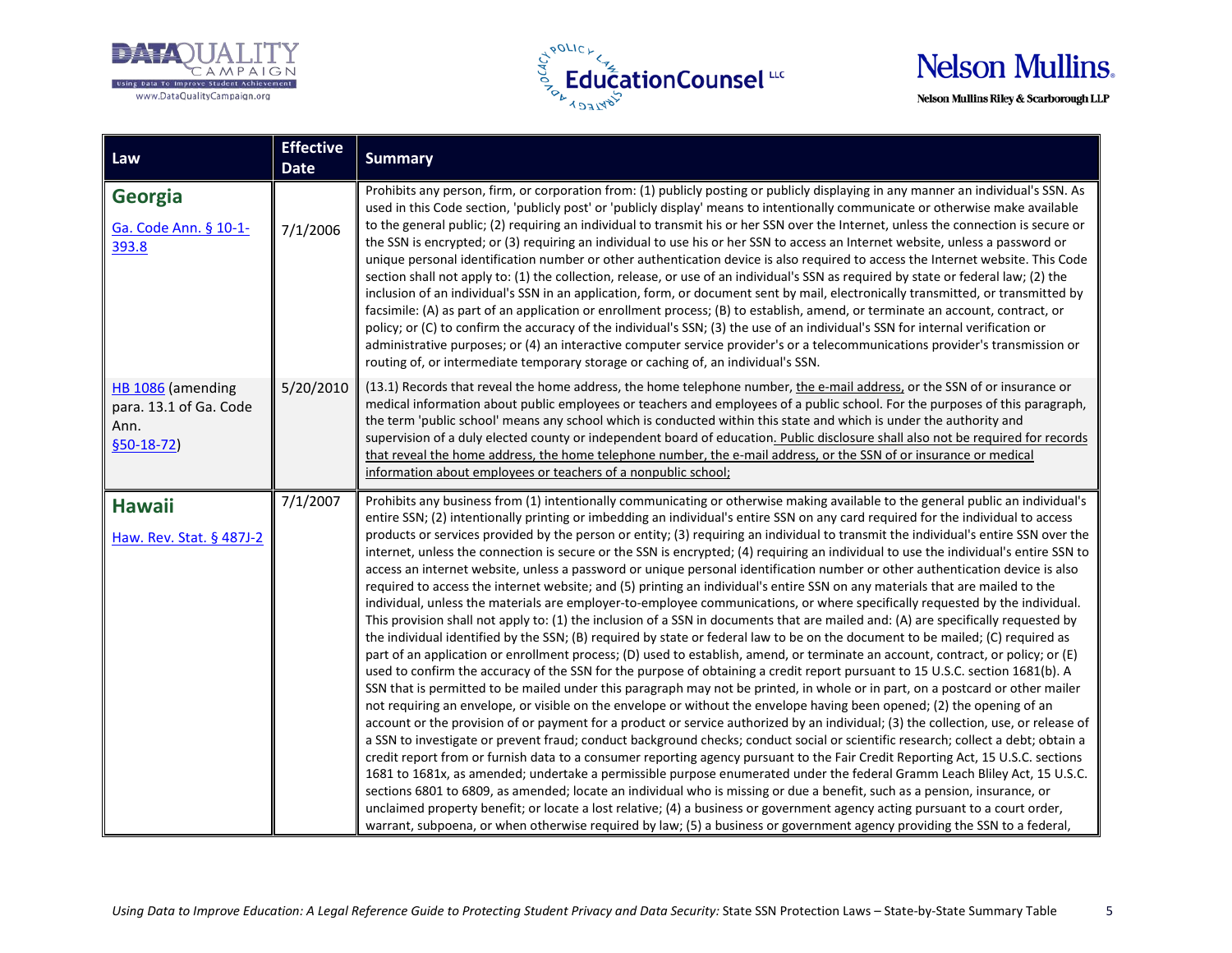





| Law                            | <b>Effective</b><br><b>Date</b> | <b>Summary</b>                                                                                                                                                                                                                                                                                                                                                                                                                                                                                                                                                                                                                                                                                                                                                                                                                                                                                                                                                                                                                                                                                                       |
|--------------------------------|---------------------------------|----------------------------------------------------------------------------------------------------------------------------------------------------------------------------------------------------------------------------------------------------------------------------------------------------------------------------------------------------------------------------------------------------------------------------------------------------------------------------------------------------------------------------------------------------------------------------------------------------------------------------------------------------------------------------------------------------------------------------------------------------------------------------------------------------------------------------------------------------------------------------------------------------------------------------------------------------------------------------------------------------------------------------------------------------------------------------------------------------------------------|
| Hawaii cont.                   |                                 | state, or local government entity including a law enforcement agency or court, or their agents or assigns; (6) the collection, use,<br>or release of a SSN in the course of administering a claim, benefit, or procedure relating to an individual's employment,<br>including an individual's termination from employment, retirement from employment, injuries suffered during the course of<br>employment, and other related claims, benefits, or procedures; (7) the collection, use, or release of a SSN as required by state<br>or federal law; (8) The sharing of the SSN by business affiliates; (9) The use of a SSN for internal verification or administrative<br>purposes; (10) A SSN that has been redacted; and (11) documents or records that are recorded or required to be open to the<br>public pursuant to the constitution or laws of the State or court rule or order. (c) a business or government agency covered by<br>this section shall make reasonable efforts to cooperate, through systems testing and other means, to ensure that the<br>requirements of this chapter are complied with. |
| Idaho                          |                                 |                                                                                                                                                                                                                                                                                                                                                                                                                                                                                                                                                                                                                                                                                                                                                                                                                                                                                                                                                                                                                                                                                                                      |
| <b>Illinois</b>                |                                 |                                                                                                                                                                                                                                                                                                                                                                                                                                                                                                                                                                                                                                                                                                                                                                                                                                                                                                                                                                                                                                                                                                                      |
| Ill. Comp. Stat 505/2QQ        | 1/1/2006                        | Prohibits any person or entity from printing an individual's SSN on an insurance card.                                                                                                                                                                                                                                                                                                                                                                                                                                                                                                                                                                                                                                                                                                                                                                                                                                                                                                                                                                                                                               |
| Ill. Comp. Stat 505/2RR        | 7/1/2006                        | Prohibits any person or entity from (1) publicly posting or displaying an individual's SSN in any manner; (2) printing an<br>individual's SSN on any card required to receive products or services; (3) requiring an individual to transmit his or her SSN over<br>the Internet unless the number is encrypted or the connection is secure; (4) requiring the use of a SSN to access an Internet<br>Web site unless a password or other security device is used; and (5) printing an individual's SSN on any material to be mailed to<br>the individual, unless the inclusion of the SSN is required by law. Exceptions if sent as part of an application or enrollment<br>process or to establish, amend or terminate an account, contract or policy or to confirm the accuracy of SSN.                                                                                                                                                                                                                                                                                                                             |
| HB 547,<br>Public Act 096-0874 | 1/22/2010<br>and<br>7/1/2010    | Creates the Identity Protection Act. In provisions concerning the public inspection and copying of information and documents,<br>states that a person or state or local government agency must redact SSNs from information or documents containing all or<br>any portion of an individual's SSN. Prohibits such agencies from using SSNs in certain ways, but subject to exceptions. Requires<br>each state or local government agency to develop and approve an identity-protection policy within 12 months after the<br>effective date of the Act. Deletes provisions requiring each state and local government agency to include in their respective<br>identity-protection policy penalties for violating the policy and a description of how to properly dispose of information and<br>documents that contain SSNs.                                                                                                                                                                                                                                                                                            |
|                                |                                 | Section 10: (a) Beginning July 1, 2010, no person or State or local government agency may do any of the following: (1) Publicly<br>post or publicly display in any manner an individual's SSN. (2) Print an individual's SSN on any card required for the individual to<br>access products or services provided by the person or entity. (3) Require an individual to transmit his or her SSN over the<br>Internet, unless the connection is secure or the SSN is encrypted. (4) Print an individual's SSN on any materials that are mailed<br>to the individual, through the U.S. Postal Service, any private mail service, electronic mail, or any similar method of delivery,<br>unless State or federal law requires the SSN to be on the document to be mailed. Notwithstanding any provision in this Section<br>to the contrary, SSNs may be included in applications and forms sent by mail, including, but not limited to, any material mailed<br>in connection with the administration of the Unemployment Insurance Act, any material mailed in connection with any tax                                    |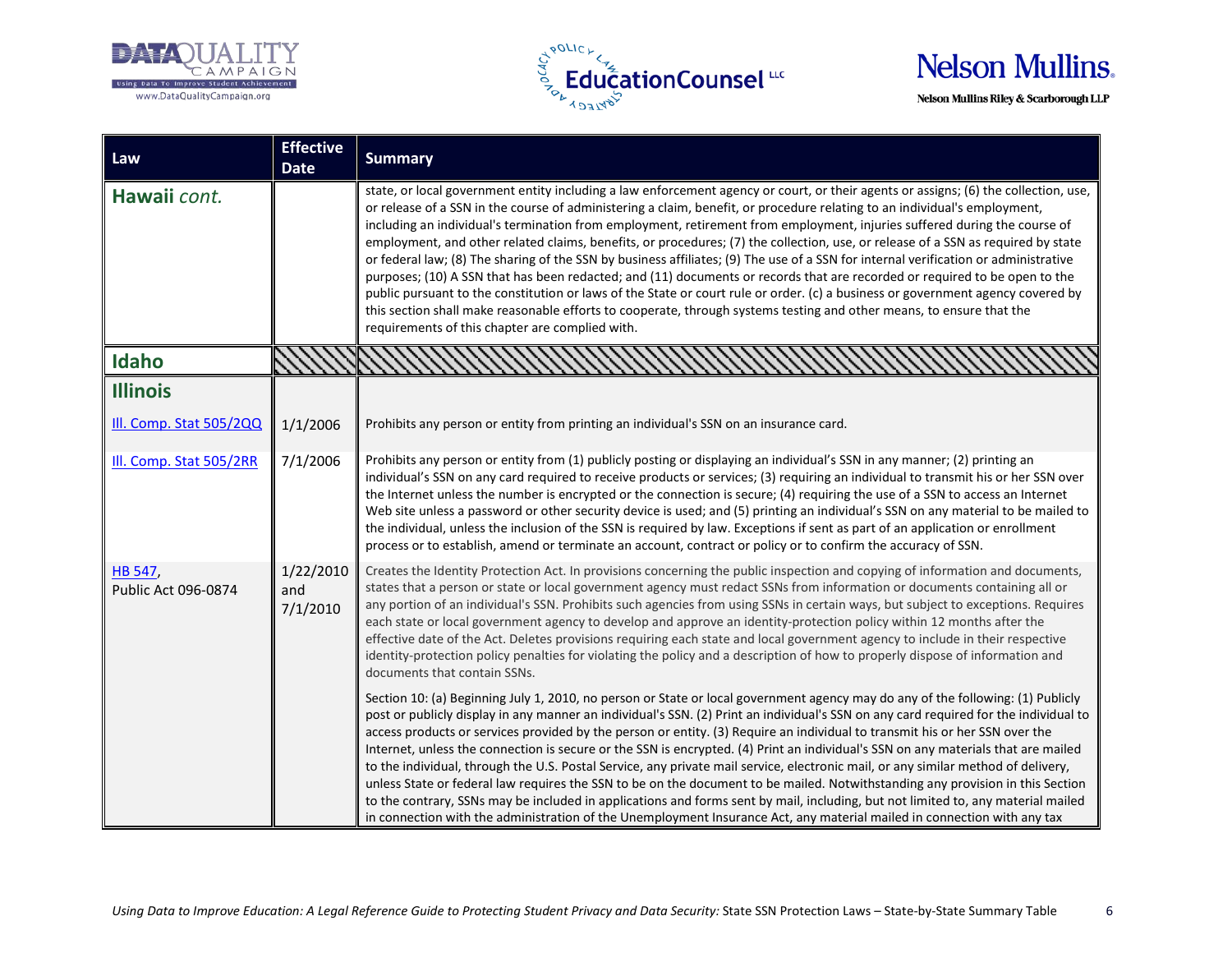





| Law            | <b>Effective</b><br><b>Date</b> | <b>Summary</b>                                                                                                                                                                                                                                                                                                                                                                                                                                                                                                                                                                                                                                                                                                                                                                                                                                                                                                                                                                                                                                                                                                                                                                                                                                                                                                                                                                                                                                                                                                                                                                                                                                                                                                                                                                                                                                                                                                                                                                                                                                                                                                                                                                                                                                                                                                                                                                                                                                                   |
|----------------|---------------------------------|------------------------------------------------------------------------------------------------------------------------------------------------------------------------------------------------------------------------------------------------------------------------------------------------------------------------------------------------------------------------------------------------------------------------------------------------------------------------------------------------------------------------------------------------------------------------------------------------------------------------------------------------------------------------------------------------------------------------------------------------------------------------------------------------------------------------------------------------------------------------------------------------------------------------------------------------------------------------------------------------------------------------------------------------------------------------------------------------------------------------------------------------------------------------------------------------------------------------------------------------------------------------------------------------------------------------------------------------------------------------------------------------------------------------------------------------------------------------------------------------------------------------------------------------------------------------------------------------------------------------------------------------------------------------------------------------------------------------------------------------------------------------------------------------------------------------------------------------------------------------------------------------------------------------------------------------------------------------------------------------------------------------------------------------------------------------------------------------------------------------------------------------------------------------------------------------------------------------------------------------------------------------------------------------------------------------------------------------------------------------------------------------------------------------------------------------------------------|
| Illinois cont. |                                 | administered by the Department of Revenue, and documents sent as part of an application or enrollment process or to<br>establish, amend, or terminate an account, contract, or policy or to confirm the accuracy of the SSN. A SSN that may<br>permissibly be mailed under this Section may not be printed, in whole or in part, on a postcard or other mailer that does not<br>require an envelope or be visible on an envelope without the envelope having been opened.                                                                                                                                                                                                                                                                                                                                                                                                                                                                                                                                                                                                                                                                                                                                                                                                                                                                                                                                                                                                                                                                                                                                                                                                                                                                                                                                                                                                                                                                                                                                                                                                                                                                                                                                                                                                                                                                                                                                                                                        |
|                |                                 | (b) Except as otherwise provided in this Act, beginning July 1, 2010, no person or State or local government agency may do any<br>of the following: (1) Collect, use, or disclose a SSN from an individual, unless (i) required to do so under State or federal law,<br>rules, or regulations, or the collection, use, or disclosure of the SSN is otherwise necessary for the performance of that agency's<br>duties and responsibilities; (ii) the need and purpose for the SSN is documented before collection of the SSN; and (iii) the SSN<br>collected is relevant to the documented need and purpose. (2) Require an individual to use his or her SSN to access an Internet<br>website. (3) Use the SSN for any purpose other than the purpose for which it was collected.                                                                                                                                                                                                                                                                                                                                                                                                                                                                                                                                                                                                                                                                                                                                                                                                                                                                                                                                                                                                                                                                                                                                                                                                                                                                                                                                                                                                                                                                                                                                                                                                                                                                                |
|                |                                 | (c) The prohibitions in subsection (b) do not apply in the following circumstances: (1) The disclosure of SSNs to agents,<br>employees, contractors, or subcontractors of a governmental entity or disclosure by a governmental entity to another<br>governmental entity or its agents, employees, contractors, or subcontractors if disclosure is necessary in order for the entity to<br>perform its duties and responsibilities; and, if disclosing to a contractor or subcontractor, prior to such disclosure, the<br>governmental entity must first receive from the contractor or subcontractor a copy of the contractor's or subcontractor's policy<br>that sets forth how the requirements imposed under this Act on a governmental entity to protect an individual's SSN will be<br>achieved. (2) The disclosure of SSNs pursuant to a court order, warrant, or subpoena. (3) The collection, use, or disclosure of<br>SSNs in order to ensure the safety of: State and local government employees; persons committed to correctional facilities, local<br>jails, and other law-enforcement facilities or retention centers; wards of the State; and all persons working in or visiting a State<br>or local government agency facility. (4) The collection, use, or disclosure of SSNs for internal verification or administrative<br>purposes. (5) The disclosure of SSNs by a State agency to any entity for the collection of delinquent child support or of any<br>State debt or to a governmental agency to assist with an investigation or the prevention of fraud. (6) The collection or use of<br>SSNs to investigate or prevent fraud, to conduct background checks, to collect a debt, to obtain a credit report from a<br>consumer reporting agency under the federal Fair Credit Reporting Act, to undertake any permissible purpose that is<br>enumerated under the federal Gramm Leach Bliley Act, or to locate a missing person, a lost relative, or a person who is due a<br>benefit, such as a pension benefit or an unclaimed property benefit.<br>(d) If any State or local government agency has adopted standards for the collection, use, or disclosure of SSNs that are stricter<br>than the standards under this Act with respect to the protection of those SSNs, then, in the event of any conflict with the<br>provisions of this Act, the stricter standards adopted by the State or local government agency shall control. |
|                |                                 | Section 30. Embedded SSNs. Beginning December 31, 2009, no person or State or local government agency may encode or<br>embed a SSN in or on a card or document, including, but not limited to, using a bar code, chip, magnetic strip, RFID technology,<br>or other technology, in place of removing the SSN as required by this Act.                                                                                                                                                                                                                                                                                                                                                                                                                                                                                                                                                                                                                                                                                                                                                                                                                                                                                                                                                                                                                                                                                                                                                                                                                                                                                                                                                                                                                                                                                                                                                                                                                                                                                                                                                                                                                                                                                                                                                                                                                                                                                                                            |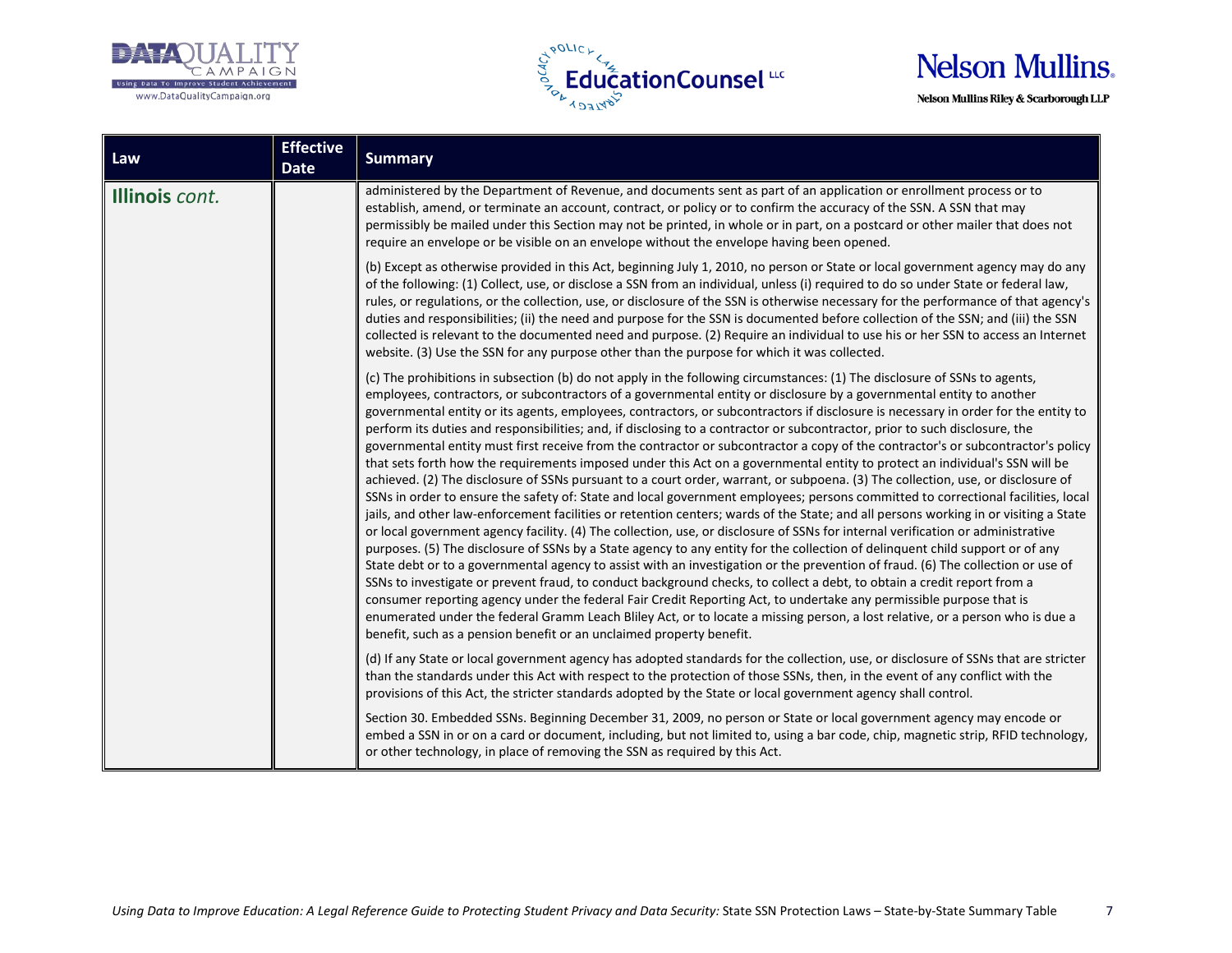





| Law                                            | <b>Effective</b><br><b>Date</b> | <b>Summary</b>                                                                                                                                                                                                                                                                                                                                                                                                                                                                                                                                                                                                                                                                                                                                                                                                                                                                                                                                                                                                                                                                                                                                                                                                                                                                                                                                                                                                                                                                      |
|------------------------------------------------|---------------------------------|-------------------------------------------------------------------------------------------------------------------------------------------------------------------------------------------------------------------------------------------------------------------------------------------------------------------------------------------------------------------------------------------------------------------------------------------------------------------------------------------------------------------------------------------------------------------------------------------------------------------------------------------------------------------------------------------------------------------------------------------------------------------------------------------------------------------------------------------------------------------------------------------------------------------------------------------------------------------------------------------------------------------------------------------------------------------------------------------------------------------------------------------------------------------------------------------------------------------------------------------------------------------------------------------------------------------------------------------------------------------------------------------------------------------------------------------------------------------------------------|
| <b>Indiana</b>                                 | 6/30/2006                       | Disclosure of SSN by state educational institution. Unless prohibited by state law, federal law, or a court order, the following<br>apply:                                                                                                                                                                                                                                                                                                                                                                                                                                                                                                                                                                                                                                                                                                                                                                                                                                                                                                                                                                                                                                                                                                                                                                                                                                                                                                                                          |
| Ind. Code § 4-1-10-5.5                         |                                 | (1) A state educational institution may disclose, in addition to the disclosures otherwise permitted by this chapter, a SSN of an<br>individual to the following:<br>(A) A state, local, or federal agency or a person with whom a state, local, or federal agency has a contract to perform the<br>agency's duties and responsibilities.<br>(B) A person that the state educational institution contracts with to provide goods or services to the state educational<br>institution if:<br>(i) the disclosure is necessary for the contractor to perform the contractor's duties and responsibilities under the contract;<br>and<br>(ii) the contract requires adequate safeguards, including any safeguards required by state or federal law, to prevent any use<br>or disclosure of the SSNs for any purpose other than those purposes described in the contract and to require the return or<br>confirmed destruction of any SSNs following termination of the contractual relationship.<br>(C) Persons to whom the state educational institution may otherwise legally disclose for the permissible purposes of the<br>following:<br>(i) The Family Education Rights and Privacy Act (20 U.S.C. 1232g et seq.).<br>(ii) The Health Insurance Portability and Accountability Act (42 U.S.C. 201 et seq.).<br>(D) The state educational institution's legal counsel, but only to the extent that a state educational institution could disclose a<br>SSN to an in-house counsel. |
|                                                |                                 | (2) Consent for the authorized disclosure of any individual's SSN may be given to a state educational institution by electronic<br>transmission if the state educational institution is reasonably able to verify the authenticity of the consent. A state educational<br>institution may rely on the written consent of an individual given to a third party if the consent expressly permits the disclosure<br>of the individual's SSN by the state educational institution.                                                                                                                                                                                                                                                                                                                                                                                                                                                                                                                                                                                                                                                                                                                                                                                                                                                                                                                                                                                                      |
| <b>lowa</b>                                    |                                 |                                                                                                                                                                                                                                                                                                                                                                                                                                                                                                                                                                                                                                                                                                                                                                                                                                                                                                                                                                                                                                                                                                                                                                                                                                                                                                                                                                                                                                                                                     |
| <b>Kansas</b><br>Kan. Stat. Ann. § 75-<br>3520 | 7/1/2006                        | Prohibits any individual or business from soliciting, requiring or using for commercial purposes an individual's SSN unless such<br>number is necessary for such person's normal course of business and there is a specific use for such number for which no other<br>identifying number may be used. This subsection does not apply to documents or records that are recorded or required to be<br>open to the public pursuant to state or federal law, or by court rule or order, and this paragraph does not limit access to these<br>documents or records or to the collection, use or release of SSNs for the following purposes: (A) mailing of documents that<br>include SSNs sent as part of an application or enrollment process or to establish, amend or terminate an account, contract or<br>policy or to confirm the accuracy of the SSN; (B) internal verification or administrative purposes; (C) investigate or prevent<br>fraud, conduct background checks, conduct social or scientific research, collect a debt, obtain a credit report from or furnish<br>data to a consumer reporting agency pursuant to the fair credit reporting act, 15 U.S.C. § 1681, et seq., undertake a permissible<br>purpose enumerated under the Gramm-Leach Bliley Act, 15 U.S.C. § 6802 (e), or locate an individual who is missing, a lost                                                                                                                                        |
|                                                |                                 | relative, or due a benefit, such as pension, insurance or unclaimed property benefit; or (D) otherwise required by state or<br>federal law or regulation.                                                                                                                                                                                                                                                                                                                                                                                                                                                                                                                                                                                                                                                                                                                                                                                                                                                                                                                                                                                                                                                                                                                                                                                                                                                                                                                           |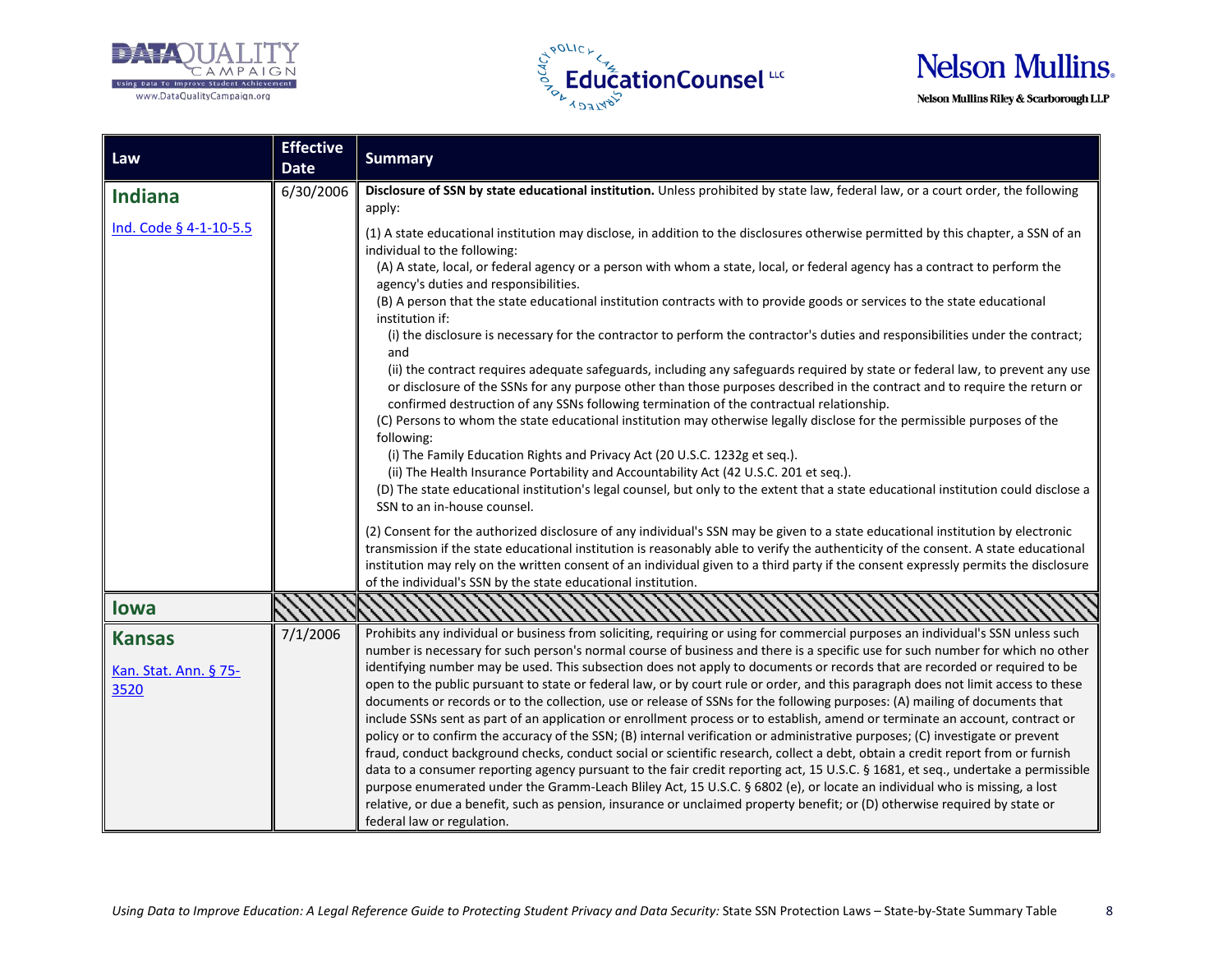





| Law                      | <b>Effective</b> | <b>Summary</b>                                                                                                                                                                                                                                                |
|--------------------------|------------------|---------------------------------------------------------------------------------------------------------------------------------------------------------------------------------------------------------------------------------------------------------------|
|                          | <b>Date</b>      |                                                                                                                                                                                                                                                               |
| <b>Kentucky</b>          |                  |                                                                                                                                                                                                                                                               |
| Louisiana                | 1/1/2002         | §440. School employees; prohibition on use of SSNs as personal identifiers                                                                                                                                                                                    |
|                          |                  | A. For the purposes of this Section:                                                                                                                                                                                                                          |
| La. Rev. Stat. Ann. §    |                  | (1) "School board" shall include any city, parish, or other local public school board and the governing authority of any<br>nonpublic school.                                                                                                                 |
| 17:440                   |                  | (2) "Teacher or school employee" shall include teachers and school employees employed by a school board.                                                                                                                                                      |
|                          |                  | B. Except as required by any applicable state or federal law, rule, or regulation or policy of the State Board of Elementary and                                                                                                                              |
|                          |                  | Secondary Education, no school board shall use the SSN of a teacher or school employee as a means of identification for such<br>teacher or school employee.                                                                                                   |
|                          |                  | C. No teacher or school employee in the course of his employment shall be required to include or provide his SSN on any form                                                                                                                                  |
|                          |                  | or other written document unless:                                                                                                                                                                                                                             |
|                          |                  | (1) A SSN is required by any applicable state or federal law, rule, or regulation or policy of the State Board of Elementary and<br>Secondary Education; or                                                                                                   |
|                          |                  | (2) The form or written document is required for employment, retirement, application for leave, or an individualized                                                                                                                                          |
|                          |                  | education plan.                                                                                                                                                                                                                                               |
|                          |                  | D. No school board and no school official or employee shall provide access to any form or document on which the SSN of a                                                                                                                                      |
|                          |                  | teacher or school employee appears to any person other than the following:                                                                                                                                                                                    |
|                          |                  | (1) Any official or employee of the school at which the teacher or school employee works, of the employing school board, of                                                                                                                                   |
|                          |                  | the state Department of Education, or of the State Board of Elementary and Secondary Education, when such access is<br>necessary for the performance of the duties and responsibilities of the official or employee.                                          |
|                          |                  | (2) Any person authorized to have such access by the teacher or school employee.                                                                                                                                                                              |
|                          | 9/12/2009        | The Commissioner of Education may require a school administrative unit to collect and report individual student SSNs to                                                                                                                                       |
| <b>Maine</b>             |                  | implement the Maine Statewide Longitudinal Data System only if additional federal funding is received to expand the                                                                                                                                           |
| Me. Rev. Stat. tit. 20-A |                  | department's kindergarten to grade 12 longitudinal data system existing as of the effective date of this section to a statewide                                                                                                                               |
| § 6005                   |                  | system. The Dept. of Education must implement an automated system that matches the SSNs of former participants in state                                                                                                                                       |
|                          |                  | educational and training programs with information in the files of state and federal agencies that maintain educational,                                                                                                                                      |
|                          |                  | employment and United States armed services records and shall implement procedures to identify the occupations of those                                                                                                                                       |
|                          |                  | former participants whose SSNs are found in employment records. If the Commissioner requires a school administrative unit to                                                                                                                                  |
|                          |                  | collect and report individual SSNs pursuant to section 15689-B, subsection 7, the school administrative unit must notify parents                                                                                                                              |
|                          |                  | in the annual notice required under FERPA that the data is being collected and used for longitudinal data purposes and must                                                                                                                                   |
|                          |                  | request the parent to provide written consent to use the child's SSN for the collection of longitudinal data. The parental                                                                                                                                    |
|                          |                  | notification must include an explanation of the parent's right that the child's SSN is not required as a condition of enrollment<br>and that the child's SSN may not be used for longitudinal data purposes unless the parent provides prior written consent. |
|                          |                  | When a student attains 18 years of age, the written consent must be obtained from the student, and the rights accorded to the                                                                                                                                 |
|                          |                  | parent before the student attained 18 years of age are then accorded to the student.                                                                                                                                                                          |
|                          |                  |                                                                                                                                                                                                                                                               |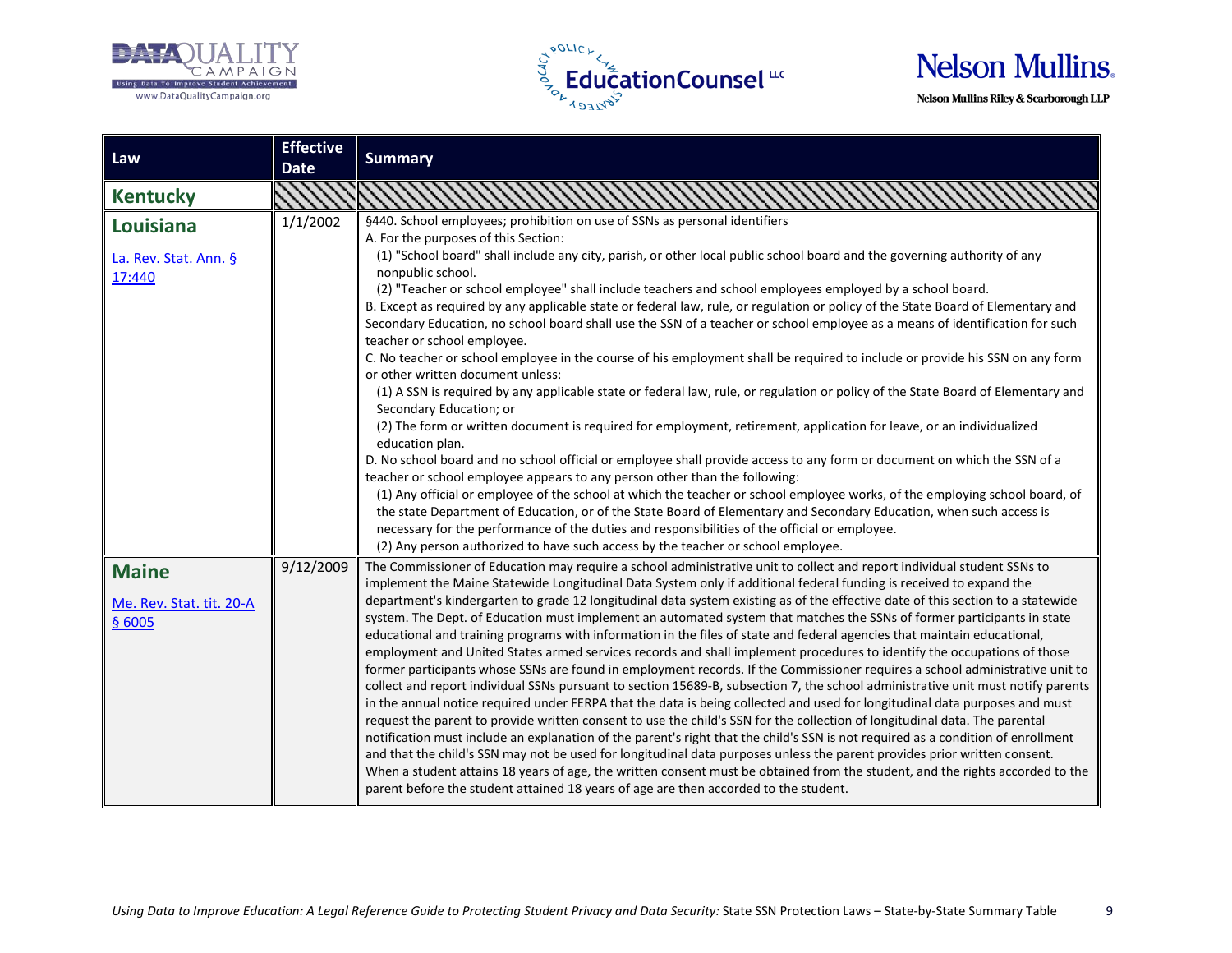





| Law                                                              | <b>Effective</b><br><b>Date</b> | <b>Summary</b>                                                                                                                                                                                                                                                                                                                                                                                                                                                                                                                                                                                                                                                                                                                                                                                                                                                                                                                                                                                                                                                                                                                                                                                                                       |
|------------------------------------------------------------------|---------------------------------|--------------------------------------------------------------------------------------------------------------------------------------------------------------------------------------------------------------------------------------------------------------------------------------------------------------------------------------------------------------------------------------------------------------------------------------------------------------------------------------------------------------------------------------------------------------------------------------------------------------------------------------------------------------------------------------------------------------------------------------------------------------------------------------------------------------------------------------------------------------------------------------------------------------------------------------------------------------------------------------------------------------------------------------------------------------------------------------------------------------------------------------------------------------------------------------------------------------------------------------|
| <b>Maryland</b><br>Md. Code Ann., Com.<br>Law § 14-3401. et seq. | 1/1/2006                        | Prohibits any person or entity, except government entities, from (1) publicly displaying or posting an individual's SSN; (2)<br>printing an individual's SSN on any card required to receive products or services; (3) requiring an individual to transmit his or<br>her SSN over the Internet unless the number is encrypted or the connection is secure; (4) initiating the transmission of an<br>individual's SSN unless the connection is secure; (5) requiring the use of a SSN to access an Internet Web site unless a password<br>or other security device is used; (6) printing an individual's SSN on any material to be mailed to the individual, unless the<br>inclusion of the SSN is required by law; (7) electronically transmitting an individual's SSN unless the connection is secure or the<br>SSN is encrypted unless required by law; and (8) faxing an individual's SSN to that individual unless required by law. Exceptions<br>if authorized by law or if sent as part of an application or enrollment process or to establish, amend or terminate an account,<br>contract or policy or to confirm the accuracy of SSN.                                                                                       |
| <b>Massachusetts</b>                                             |                                 |                                                                                                                                                                                                                                                                                                                                                                                                                                                                                                                                                                                                                                                                                                                                                                                                                                                                                                                                                                                                                                                                                                                                                                                                                                      |
| <b>Michigan</b><br>Mich. Comp. Laws §<br>445.82                  | 3/1/2005                        | Prohibits any person or entity from (1) publicly posting or displaying more than 4 sequential digits of an individual's SSN; (2)<br>using more than 4 sequential digits of an individual's SSN as the primary account number for an individual; (3) visibly printing<br>more than 4 sequential digits of an individual's SSN on any identification badge or card, membership card, or permit or license;<br>(4) requiring an individual to transmit more than 4 sequential digits of his or her SSN over the Internet unless the number is<br>encrypted or the connection is secure; (5) requiring the use of more than 4 sequential digits of an individual's SSN to access an<br>Internet Web site unless a password or other security device is used; and (6) (as of $1/1/2006$ ) printing more than 4 sequential<br>digits of an individual's SSN on any material to be mailed to the individual. Exceptions if requested by individual, if law<br>authorizes, permits or requires it, if it is sent as part of an application or enrollment process, to establish, confirm status of,<br>service, amend or terminate an account, contract, policy or employee or health insurance benefit or to confirm the accuracy of<br>SSN. |
| Mich. Comp. Laws §<br>445.83                                     | 1/1/2006                        | If person obtains 1 or more SSNs in ordinary course of business, must create privacy policy published in employee handbook or<br>similar document that (1) ensures confidentiality of SSNs; (2) prohibits unlawful disclosure of SSNs; (3) limits who has access to<br>information or documents with SSNs; (4) describes how to properly dispose of documents with SSNs; and (5) establishes<br>penalties for violations. Exception for person in compliance with FCRA or GLBA.                                                                                                                                                                                                                                                                                                                                                                                                                                                                                                                                                                                                                                                                                                                                                      |
| Mich. Comp. Laws §<br>445.84                                     | 1/1/2006                        | A person who obtains 1 or more SSNs in the ordinary course of business shall create a privacy policy that does at least all of the<br>following concerning the SSNs the person possesses or obtains: (a) Ensures to the extent practicable the confidentiality of the<br>SSNs; (b) Prohibits unlawful disclosure of the SSNs; (c) Limits who has access to information or documents that contain the<br>SSNs; (d) Describes how to properly dispose of documents that contain the SSNs; (e) Establishes penalties for violation of the<br>privacy policy. The privacy policy should be published in an employee handbook, in a procedures manual, or in 1 or more<br>similar documents, which may be made available electronically. This provision does NOT apply to person possessing SSNs in<br>ordinary course of business and in compliance with FCRA or Subtitle A of title V of GLBA.                                                                                                                                                                                                                                                                                                                                          |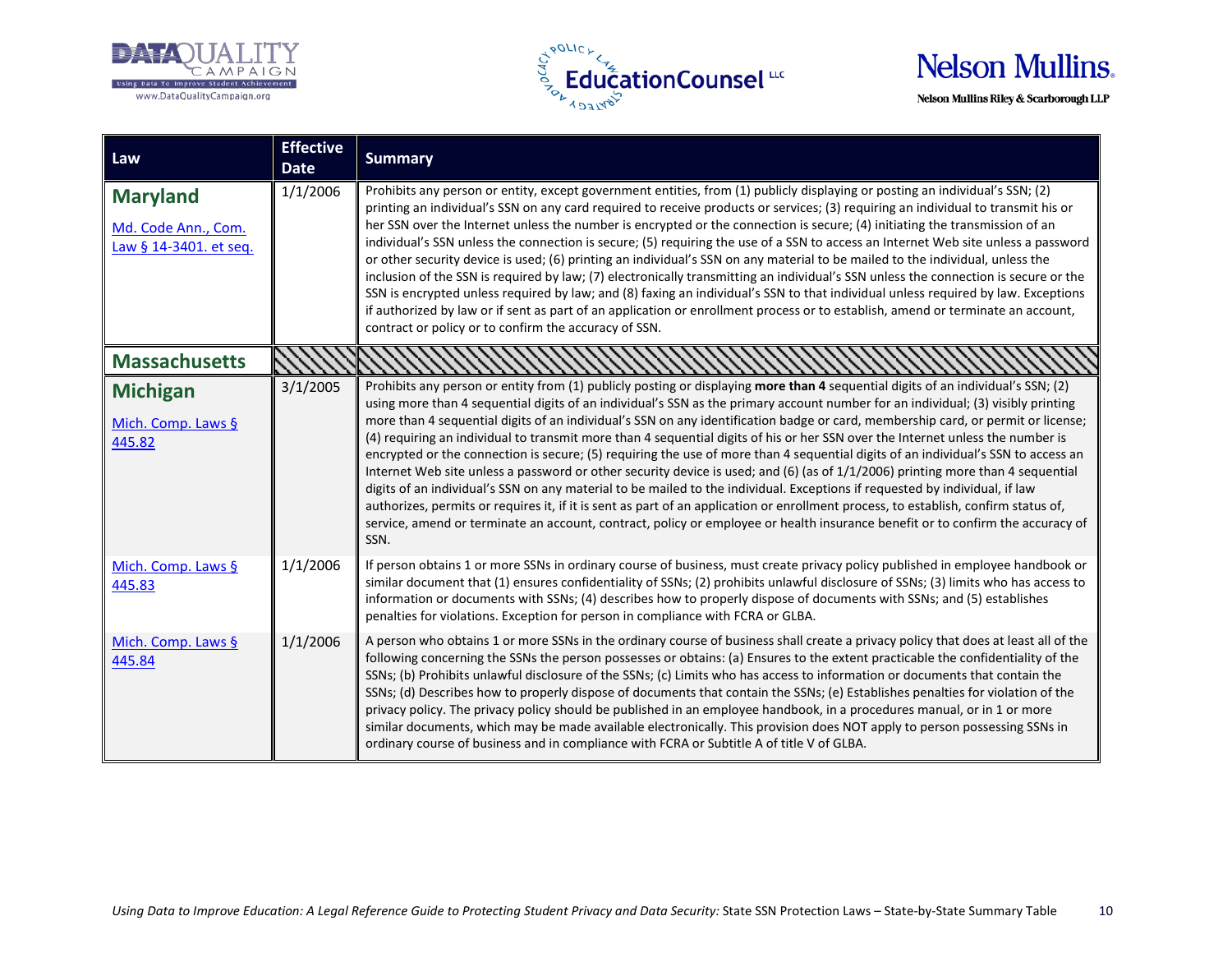





| Law                                       | <b>Effective</b><br><b>Date</b> | <b>Summary</b>                                                                                                                                                                                                                                                                                                                                                                                                                                                                                                                                                                                                                                                                                                                                                                                                                                                                                                                                                                                                                                                                                                                                                                                                                                                                                                                                                                                                                                                                                                                                                                                                                                                                                                                                                                                            |
|-------------------------------------------|---------------------------------|-----------------------------------------------------------------------------------------------------------------------------------------------------------------------------------------------------------------------------------------------------------------------------------------------------------------------------------------------------------------------------------------------------------------------------------------------------------------------------------------------------------------------------------------------------------------------------------------------------------------------------------------------------------------------------------------------------------------------------------------------------------------------------------------------------------------------------------------------------------------------------------------------------------------------------------------------------------------------------------------------------------------------------------------------------------------------------------------------------------------------------------------------------------------------------------------------------------------------------------------------------------------------------------------------------------------------------------------------------------------------------------------------------------------------------------------------------------------------------------------------------------------------------------------------------------------------------------------------------------------------------------------------------------------------------------------------------------------------------------------------------------------------------------------------------------|
| <b>Minnesota</b><br>Minn. Stat. § 325E.59 | 7/1/2007                        | Prohibits any person or entity, except government entities, from (1) publicly posting or displaying an individual's SSN in any<br>manner; (2) printing an individual's SSN on any card required to receive products or services; (3) requiring an individual to<br>transmit his or her SSN over the Internet unless the number is encrypted or the connection is secure; (4) requiring the use of a<br>SSN to access an Internet Web site unless a password or other security device is used; or (5) printing an individual's SSN on any<br>material to be mailed to the individual, unless the inclusion of the SSN is required by law (no duty to inquire if received from<br>third party unless the recipient knows that the number is or includes the individual's SSN). Exceptions if authorized by law or if<br>sent as part of an application or enrollment process or to establish, amend or terminate an account, contract or policy or to<br>confirm the accuracy of SSN.                                                                                                                                                                                                                                                                                                                                                                                                                                                                                                                                                                                                                                                                                                                                                                                                                       |
| Minn. Stat. § 325E.59                     | 7/1/2008                        | Prohibits any person or entity, except government entities, from (1) publicly posting or displaying an individual's SSN in any<br>manner; (2) printing an individual's SSN on any card required to receive products or services; (3) requiring an individual to<br>transmit his or her SSN over the Internet unless the number is encrypted or the connection is secure; (4) requiring the use of a<br>SSN to access an Internet Web site unless a password or other security device is used; (5) printing an individual's SSN on any<br>material to be mailed to the individual, unless the inclusion of the SSN is required by law (no duty to inquire if received from<br>third party unless the recipient knows that the number is or includes the individual's SSN); (6) assigning or using as the primary<br>account identifier that is identical or incorporates an individual's SSN, except in conjunction with an employee or member<br>retirement or benefit plan or human resource or payroll administration; or (7) selling SSNs in ordinary course of business.<br>Exceptions if authorized by law or if sent as part of an application or enrollment process or to establish, amend or terminate an<br>account, contract or policy or to confirm the accuracy of SSN. For purposes of paragraph clause (7), "sell" does not include the<br>release of an individual's SSN if the release of the SSN is incidental to a larger transaction and is necessary to identify the<br>individual in order to accomplish a legitimate business purpose. The release of a SSN for the purpose of marketing is not a<br>legitimate business purpose under this paragraph. Must also restrict employees, agents, or contractors who require access to<br>records containing SSNs to perform job duties. |
| <b>Mississippi</b>                        |                                 |                                                                                                                                                                                                                                                                                                                                                                                                                                                                                                                                                                                                                                                                                                                                                                                                                                                                                                                                                                                                                                                                                                                                                                                                                                                                                                                                                                                                                                                                                                                                                                                                                                                                                                                                                                                                           |
| <b>Missouri</b>                           | 1/1/2006                        | Prohibits any person or entity, except government entities, from (1) publicly displaying or posting an individual's SSN, including<br>any activity that would make the SSN available to an individual's coworkers, (2) requiring an individual to transmit his or her                                                                                                                                                                                                                                                                                                                                                                                                                                                                                                                                                                                                                                                                                                                                                                                                                                                                                                                                                                                                                                                                                                                                                                                                                                                                                                                                                                                                                                                                                                                                     |
| Mo. Rev. Stat. §<br>407.1355              |                                 | SSN over the Internet unless the number is encrypted or the connection is secure, (3) requiring the use of a SSN to access an<br>Internet Web site unless a password or other security device is used, and (4) requiring an individual to use his or her SSN as an<br>employee number for any type of employment-related activity. This section does not prevent the collection, use, or release of<br>a SSN as required by state or federal law or the use of a SSN for internal verification or administrative purposes.                                                                                                                                                                                                                                                                                                                                                                                                                                                                                                                                                                                                                                                                                                                                                                                                                                                                                                                                                                                                                                                                                                                                                                                                                                                                                |
| <b>Montana</b>                            |                                 |                                                                                                                                                                                                                                                                                                                                                                                                                                                                                                                                                                                                                                                                                                                                                                                                                                                                                                                                                                                                                                                                                                                                                                                                                                                                                                                                                                                                                                                                                                                                                                                                                                                                                                                                                                                                           |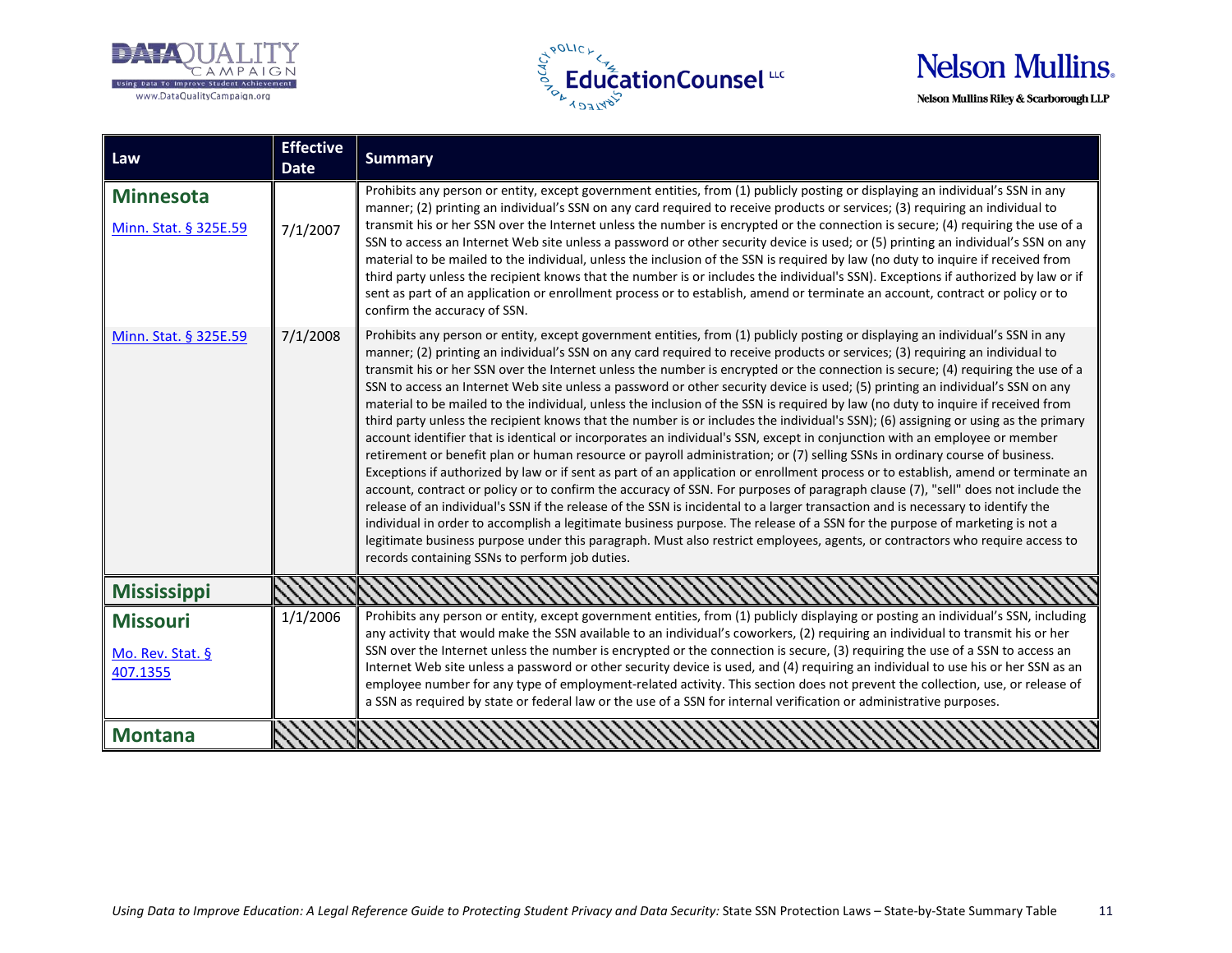





| Law                                         | <b>Effective</b><br><b>Date</b> | <b>Summary</b>                                                                                                                                                                                                                                                                                                                                                                                                                                                                                                                                                                                                                                                                                                                                                                                                                                                                                                                                                                                                                                                                                                                                                                                                                                                                                                                                                                                                                                                                                                                                                                                                                                                                                                                                                                                                                                                                                                                                                                                                                                                                                                                                                                                                                                                                                                           |
|---------------------------------------------|---------------------------------|--------------------------------------------------------------------------------------------------------------------------------------------------------------------------------------------------------------------------------------------------------------------------------------------------------------------------------------------------------------------------------------------------------------------------------------------------------------------------------------------------------------------------------------------------------------------------------------------------------------------------------------------------------------------------------------------------------------------------------------------------------------------------------------------------------------------------------------------------------------------------------------------------------------------------------------------------------------------------------------------------------------------------------------------------------------------------------------------------------------------------------------------------------------------------------------------------------------------------------------------------------------------------------------------------------------------------------------------------------------------------------------------------------------------------------------------------------------------------------------------------------------------------------------------------------------------------------------------------------------------------------------------------------------------------------------------------------------------------------------------------------------------------------------------------------------------------------------------------------------------------------------------------------------------------------------------------------------------------------------------------------------------------------------------------------------------------------------------------------------------------------------------------------------------------------------------------------------------------------------------------------------------------------------------------------------------------|
| <b>Nebraska</b><br>Neb. Rev. Stat. § 48-237 | 9/1/2008                        | Prohibits any employer from (1) publicly posting or publicly displaying in any manner more than the last four digits of an<br>employee's SSN, including intentional communication of more than the last four digits of the SSN or otherwise making more<br>than the last four digits of the SSN available to the general public or to an employee's coworkers; (2) requiring an employee to<br>transmit more than the last four digits of his or her SSN over the Internet unless the connection is secure or the information is<br>encrypted; (3) requiring an employee to use more than the last four digits of his or her SSN to access an Internet web site<br>unless a password, unique personal identification number, or other authentication device is also required to access the<br>Internet web site; or (4) requiring an employee to use more than the last four digits of his or her SSN as an employee number<br>for any type of employment-related activity. Except as otherwise provided in subdivision (b) of this subsection, an employer<br>shall be permitted to use more than the last four digits of an employee's SSN only for: (i) compliance with state or federal laws,<br>rules, or regulations; (ii) internal administrative purposes, including provision of more than the last four digits of SSNs to third<br>parties for such purposes as administration of personnel benefit provisions for the employer and employment screening and<br>staffing; and (iii) commercial transactions freely and voluntarily entered into by the employee with the employer for the<br>purchase of goods or services. (b) The following uses for internal administrative purposes described in subdivision (a)(ii) of this<br>subsection shall not be permitted: (i) as an identification number for occupational licensing; (ii) as an identification number for<br>drug-testing purposes except when required by state or federal law; (iii) as an identification number for company meetings; (iv)<br>in files with unrestricted access within the company; (v) in files accessible by any temporary employee unless the temporary<br>employee is bonded or insured under a blanket corporate surety bond or equivalent commercial insurance; or (vi) for posting<br>any type of company information. |
| <b>Nevada</b>                               |                                 |                                                                                                                                                                                                                                                                                                                                                                                                                                                                                                                                                                                                                                                                                                                                                                                                                                                                                                                                                                                                                                                                                                                                                                                                                                                                                                                                                                                                                                                                                                                                                                                                                                                                                                                                                                                                                                                                                                                                                                                                                                                                                                                                                                                                                                                                                                                          |
| <b>New Hampshire</b>                        |                                 |                                                                                                                                                                                                                                                                                                                                                                                                                                                                                                                                                                                                                                                                                                                                                                                                                                                                                                                                                                                                                                                                                                                                                                                                                                                                                                                                                                                                                                                                                                                                                                                                                                                                                                                                                                                                                                                                                                                                                                                                                                                                                                                                                                                                                                                                                                                          |
| <b>New Jersey</b><br>N.J. Stat. § 56:8-164  | 1/1/2006                        | Prohibits any person from (1) publicly posting or publicly displaying an individual's SSN, or any four or more consecutive<br>numbers taken from the individual's SSN; (2) Printing an individual's SSN on any materials that are mailed to the individual,<br>unless State or federal law requires the SSN to be on the document to be mailed; (3) printing an individual's SSN on any card<br>required for the individual to access products or services provided by the entity; (4) intentionally communicating or otherwise<br>make available to the general public an individual's SSN; (5) requiring an individual to transmit his SSN over the Internet, unless<br>the connection is secure or the SSN is encrypted; or (6) requiring an individual to use his SSN to access an Internet web site,<br>unless a password or unique personal identification number or other authentication device is also required to access the<br>Internet web site. Nothing in this section shall prevent the collection, use or release of a SSN, as required by State or federal<br>law. SSNs may be included in applications and forms sent by mail, including documents sent as part of an application or<br>enrollment process, or to establish, amend or terminate an account, contract or policy, or to confirm the accuracy of the SSN. A<br>SSN that is permitted to be mailed under this exception may not be printed, in whole or in part, on a postcard or other mailer<br>not requiring an envelope, or visible on the envelope or without the envelope having been open.                                                                                                                                                                                                                                                                                                                                                                                                                                                                                                                                                                                                                                                                                                                                           |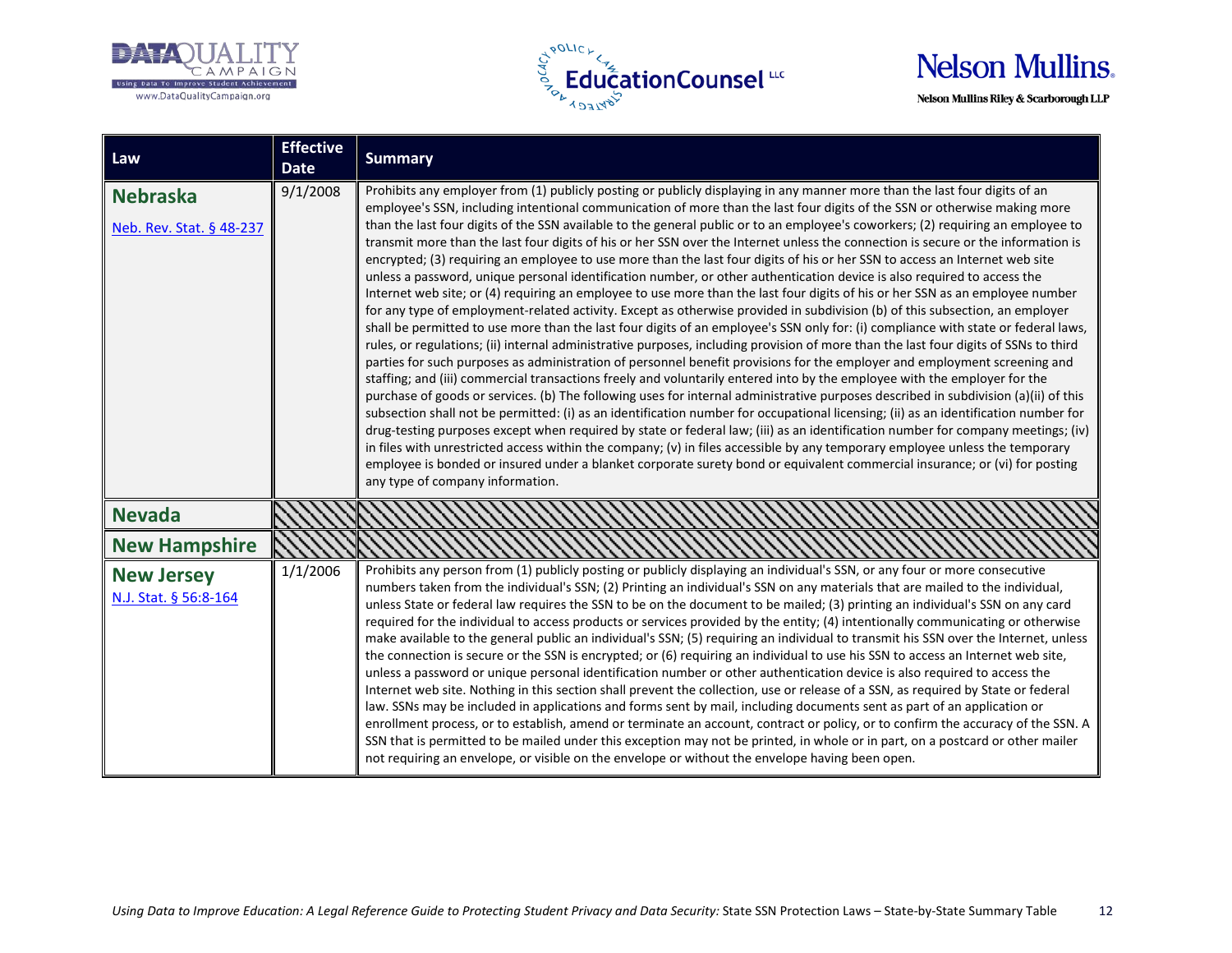





| Law                                                   | <b>Effective</b><br><b>Date</b> | <b>Summary</b>                                                                                                                                                                                                                                                                                                                                                                                                                                                                                                                                                                                                                                                                                                                                                                                                                                                                                                                                                                                                                                                                                                                                                                                                                                                                                                                                                                                                                                                                                                                                                                                                                                                                                                                                                                                                                                                                                                                                                                                                                                                                                                                                                                                                                                                                                                                                                                                                                                                                                                                                                                                                                                                                                                                                                                                                                            |
|-------------------------------------------------------|---------------------------------|-------------------------------------------------------------------------------------------------------------------------------------------------------------------------------------------------------------------------------------------------------------------------------------------------------------------------------------------------------------------------------------------------------------------------------------------------------------------------------------------------------------------------------------------------------------------------------------------------------------------------------------------------------------------------------------------------------------------------------------------------------------------------------------------------------------------------------------------------------------------------------------------------------------------------------------------------------------------------------------------------------------------------------------------------------------------------------------------------------------------------------------------------------------------------------------------------------------------------------------------------------------------------------------------------------------------------------------------------------------------------------------------------------------------------------------------------------------------------------------------------------------------------------------------------------------------------------------------------------------------------------------------------------------------------------------------------------------------------------------------------------------------------------------------------------------------------------------------------------------------------------------------------------------------------------------------------------------------------------------------------------------------------------------------------------------------------------------------------------------------------------------------------------------------------------------------------------------------------------------------------------------------------------------------------------------------------------------------------------------------------------------------------------------------------------------------------------------------------------------------------------------------------------------------------------------------------------------------------------------------------------------------------------------------------------------------------------------------------------------------------------------------------------------------------------------------------------------------|
| <b>New Mexico</b><br>N.M. Stat. Ann. § 57-<br>$12B-3$ | 1/1/2006                        | Prohibits a business from requiring a consumer's SSN as a condition for the consumer to lease or purchase products, goods or<br>services from the business. A company acquiring or using SSNs of consumers shall adopt internal policies that (1) limit access to<br>the SSNs to those employees authorized to have access to that information to perform their duties; and (2) hold employees<br>responsible if the SSNs are released to unauthorized persons.                                                                                                                                                                                                                                                                                                                                                                                                                                                                                                                                                                                                                                                                                                                                                                                                                                                                                                                                                                                                                                                                                                                                                                                                                                                                                                                                                                                                                                                                                                                                                                                                                                                                                                                                                                                                                                                                                                                                                                                                                                                                                                                                                                                                                                                                                                                                                                           |
| N.M. Stat. Ann. § 57-<br>$12B-4$                      | 1/1/2006                        | Prohibits a business from (1) making the entirety of a SSN available to the general public. This prohibition includes:<br>(a) intentionally communicating a SSN to the general public; and (b) printing a SSN on a receipt issued for the purchase of<br>products or services, including a receipt for the purchase of services from the state or its political subdivisions; (2) requiring the<br>use of a SSN: (a) over the internet without a secure connection or encryption security; or (b) to access an internet account<br>unless a password or unique personal identification number or other personal authentication device is also required to access<br>the account; (3) printing a SSN on materials mailed to a consumer unless authorized or required by federal or state law;<br>provided that nothing in this paragraph prohibits a business from requiring a consumer, as part of an application or enrollment<br>process, or to establish, amend or terminate an account, contract or policy, or to confirm the accuracy of the SSN, to enter a<br>SSN on material to be mailed by the consumer as long as it is not required to be entered, in whole or in part: (a) on a postcard<br>or other mailer not requiring an envelope; (b) on the envelope; or (c) in any other manner in which the number may be visible<br>without the envelope being opened; (4) transmitting material that associates a SSN with an account number for a bank, savings<br>and loan association or credit union, unless both numbers are required as part of an application or enrollment process or to<br>establish, amend or terminate an account, contract or policy or to confirm the accuracy of the social security, bank, savings and<br>loan association or credit union account number; or (5) refusing to transact business because of a refusal to provide the SSN for<br>use of that number in a manner prohibited by Paragraphs (1) through (4) of this subsection. The provisions of this section do<br>not apply to:  (2) the collection, use or release of a SSN by a business if the business complies with Subsection D of N.M. Stat.<br>Ann. § 57-12B-3 [adoption of internal policies] and if the collection, use or release: (a) is part of an application or enrollment<br>process or is used to establish, amend or terminate an account, contract or policy; (b) is required or authorized by federal or<br>state law or is required for the business to comply with federal or state law; or (c) is for internal verification or administrative<br>purposes; or (3) documents that are filed in court or public records or documents recorded in public records or required to be<br>open to the public under federal law, state law, applicable case law, supreme court rule or the constitution of New Mexico. |
| <b>New York</b><br>N.Y. Gen. Bus. Law §<br>399-h      | 12/4/2006                       | A person, business, etc. cannot destroy a record containing "personal identifying information" (including SSN) unless such<br>person (1) shreds the record before the disposal of the record; or (2) destroys the personal identifying information contained in<br>the record; or (3) modifies the record to make the personal identifying information unreadable; or (4) takes actions consistent<br>with commonly accepted industry practices that it reasonably believes will ensure that no unauthorized person will have access<br>to the personal identifying information contained in the record.                                                                                                                                                                                                                                                                                                                                                                                                                                                                                                                                                                                                                                                                                                                                                                                                                                                                                                                                                                                                                                                                                                                                                                                                                                                                                                                                                                                                                                                                                                                                                                                                                                                                                                                                                                                                                                                                                                                                                                                                                                                                                                                                                                                                                                  |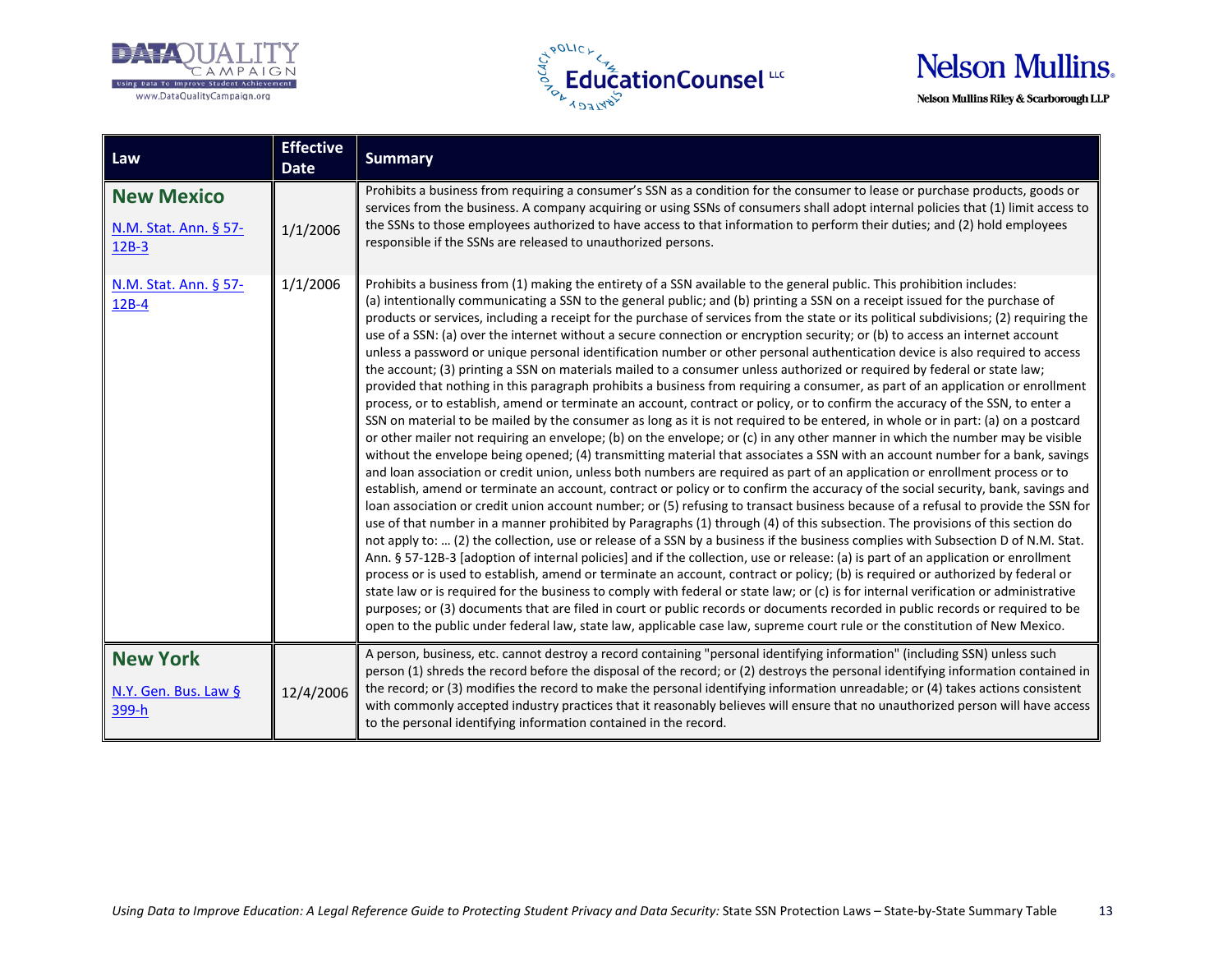





| Law                                               | <b>Effective</b><br><b>Date</b> | <b>Summary</b>                                                                                                                                                                                                                                                                                                                                                                                                                                                                                                                                                                                                                                                                                                                                                                                                                                                                                                                                                                                                                                                                                                                                                                                                                                                                                                                                                                                                                                                                                                                                                                                                                                                                                                                                                                                                                                                                                                                                                                                                                                                                                                                                        |
|---------------------------------------------------|---------------------------------|-------------------------------------------------------------------------------------------------------------------------------------------------------------------------------------------------------------------------------------------------------------------------------------------------------------------------------------------------------------------------------------------------------------------------------------------------------------------------------------------------------------------------------------------------------------------------------------------------------------------------------------------------------------------------------------------------------------------------------------------------------------------------------------------------------------------------------------------------------------------------------------------------------------------------------------------------------------------------------------------------------------------------------------------------------------------------------------------------------------------------------------------------------------------------------------------------------------------------------------------------------------------------------------------------------------------------------------------------------------------------------------------------------------------------------------------------------------------------------------------------------------------------------------------------------------------------------------------------------------------------------------------------------------------------------------------------------------------------------------------------------------------------------------------------------------------------------------------------------------------------------------------------------------------------------------------------------------------------------------------------------------------------------------------------------------------------------------------------------------------------------------------------------|
| New York, cont.<br>N.Y. Gen. Bus. Law<br>§ 399-dd | 1/3/2009                        | No person, firm, partnership, association or corporation, not including the state or its political subdivisions, shall do any of the<br>following: (a) Intentionally communicate to the general public or otherwise make available to the general public in any manner<br>an individual's SSN. This paragraph shall not apply to any individual intentionally communicating to the general public or<br>otherwise making available to the general public his or her SSN. (b) Print an individual's SSN on any card or tag required for the<br>individual to access products, services or benefits provided by the person, firm, partnership, association or corporation. (c)<br>Require an individual to transmit his or her SSN over the internet, unless the connection is secure or the SSN is encrypted. (d)<br>Require an individual to use his or her SSN to access an internet web site, unless a password or unique personal identification<br>number or other authentication device is also required to access the internet website. (e) Print an SSN on any materials that<br>are mailed to the individual, unless state or federal law requires the SSN to be on the document to be mailed. Notwithstanding<br>this paragraph, SSNs may be included in applications and forms sent by mail, including documents sent as part of an application<br>or enrollment process, or to establish, amend or terminate an account, contract or policy, or to confirm the accuracy of the<br>SSN. A SSN that is permitted to be mailed under this section may not be printed, in whole or part, on a postcard or other mailer<br>not requiring an envelope, or visible on the envelope or without the envelope having been opened. (f) Encode or embed a SSN<br>in or on a card or document, including, but not limited to, using a bar code, chip, magnetic strip, or other technology, in place<br>of removing the SSN as required by this section.                                                                                                                                                                                                 |
| <b>New York Labor Law</b><br>§203-d               | 1/3/2009                        | Restricts Employers use and dissemination of Employees SSN. Specifically, the Employer cannot, unless otherwise required by<br>law: (a) publicly post or display an employee's SSN; (b) Visibly print a SSN on any ID badge or card, including time card; (c) Place<br>a SSN in files with unrestricted access; or (d) Communicate an employee's personal identifying information to the general<br>public. 203-d also defines "Personal Identifying Information" to includes employee's SSN, homes address, phone number,<br>personal e-mail address, Internet ID and password, parent's surname prior to marriage or driver's license number. It also<br>prohibits the use of SSNs as an ID number for the purpose of any occupation licensing.                                                                                                                                                                                                                                                                                                                                                                                                                                                                                                                                                                                                                                                                                                                                                                                                                                                                                                                                                                                                                                                                                                                                                                                                                                                                                                                                                                                                     |
| <b>North Carolina</b><br>N.C. Gen. Stat. § 75-62  | 12/1/2005                       | Prohibits a business from (1) intentionally communicating or otherwise making available to the general public an individual's<br>SSN; (2) intentionally printing or imbedding an individual's SSN on any card required for the individual to access products or<br>services provided by the person or entity; (3) requiring an individual to transmit his or her SSN over the Internet, unless the<br>connection is secure or the SSN is encrypted; (4) requiring an individual to use his or her SSN to access an Internet Web site,<br>unless a password or unique personal identification number or other authentication device is also required to access the<br>Internet Web site; (5) printing an individual's SSN on any materials that are mailed to the individual, unless state or federal law<br>requires the SSN to be on the document to be mailed; (6) selling, leasing, loaning, trading, renting, or otherwise intentionally<br>disclose an individual's SSN to a third party without written consent to the disclosure from the individual, when the party<br>making the disclosure knows or in the exercise of reasonable diligence would have reason to believe that the third party lacks a<br>legitimate purpose for obtaining the individual's SSN. A business covered by this section shall make reasonable efforts to<br>cooperate, through systems testing and other means, to ensure that the requirements of this Article are implemented. This<br>section shall not apply in the following instances: (1) When a DDN is included in an application or in documents related to an<br>enrollment process, or to establish, amend, or terminate an account, contract, or policy; or to confirm the accuracy of the SSN<br>for the purpose of obtaining a credit report pursuant to 15 U.S.C. 1681(b)(2). A SSN that is permitted to be mailed under this<br>section may not be printed, in whole or in part, on a postcard or other mailer not requiring an envelope, or visible on the<br>envelope or without the envelope having been opened. (2) To the collection, use, or release of a SSN for internal verification or |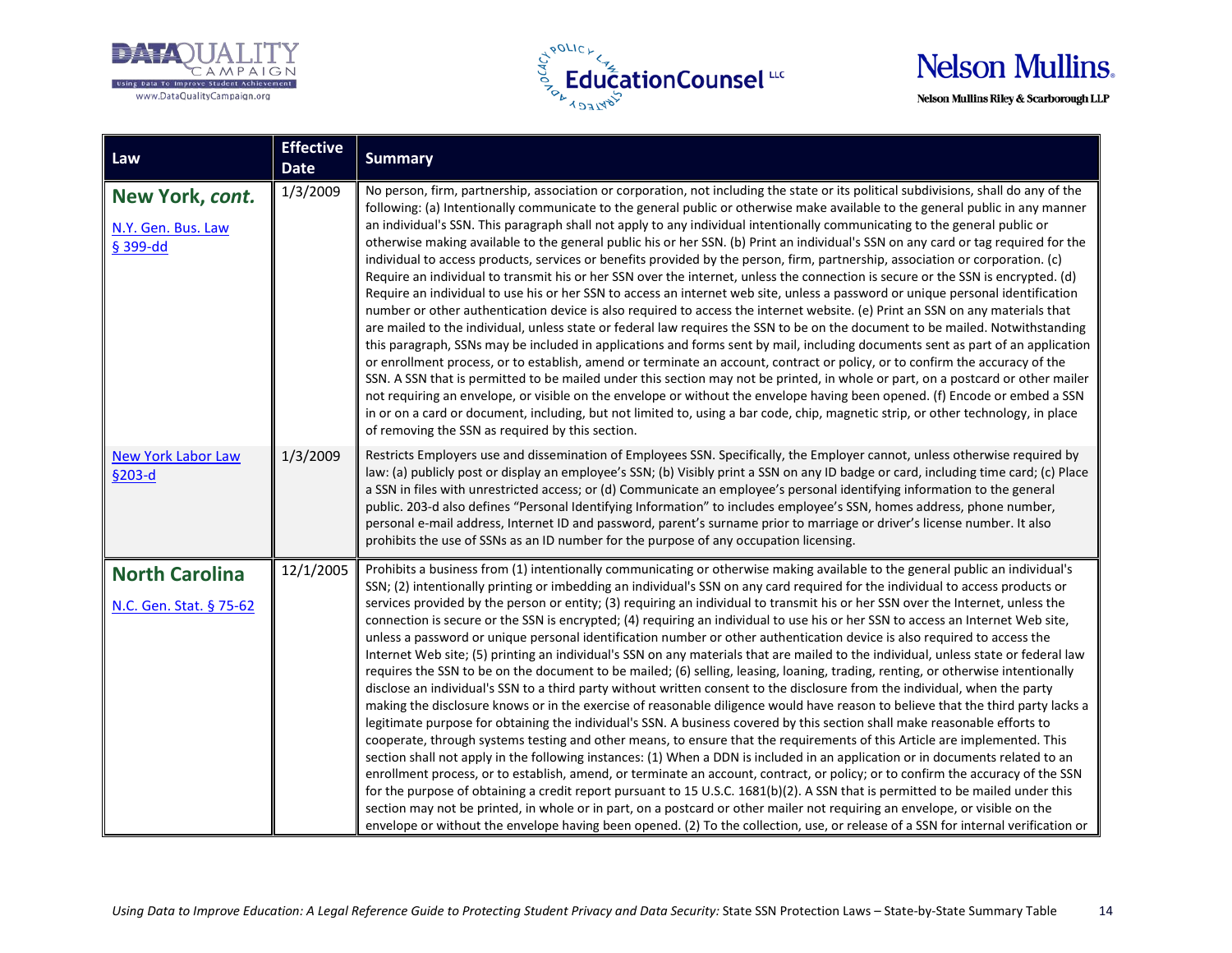





| Law                                                | <b>Effective</b><br><b>Date</b> | <b>Summary</b>                                                                                                                                                                                                                                                                                                                                                                                                                                                                                                                                                                                                                                                                                                                                                                                                                                                                                                                                                                                                                                                                             |
|----------------------------------------------------|---------------------------------|--------------------------------------------------------------------------------------------------------------------------------------------------------------------------------------------------------------------------------------------------------------------------------------------------------------------------------------------------------------------------------------------------------------------------------------------------------------------------------------------------------------------------------------------------------------------------------------------------------------------------------------------------------------------------------------------------------------------------------------------------------------------------------------------------------------------------------------------------------------------------------------------------------------------------------------------------------------------------------------------------------------------------------------------------------------------------------------------|
| <b>North Carolina</b><br>cont.                     |                                 | administrative purposes. (3) To the opening of an account or the provision of or payment for a product or service authorized by<br>an individual. (4) To the collection, use, or release of a SSN to investigate or prevent fraud, conduct background checks,<br>conduct social or scientific research, collect a debt, obtain a credit report from or furnish data to a consumer reporting agency<br>pursuant to the Fair Credit Reporting Act, 15 U.S.C. 1681, et seq., undertake a permissible purpose enumerated under Gramm<br>Leach Bliley, 12 C.F.R. 216.13-15, or locate an individual who is missing, a lost relative, or due a benefit, such as a pension,<br>insurance, or unclaimed property benefit. (5) To a business acting pursuant to a court order, warrant, subpoena, or when<br>otherwise required by law. (6) To a business providing the SSN to a federal, state, or local government entity, including a law<br>enforcement agency, court, or their agents or assigns. (7) To a SSN that has been redacted.                                                         |
| <b>North Dakota</b>                                |                                 |                                                                                                                                                                                                                                                                                                                                                                                                                                                                                                                                                                                                                                                                                                                                                                                                                                                                                                                                                                                                                                                                                            |
| <b>Ohio</b>                                        |                                 |                                                                                                                                                                                                                                                                                                                                                                                                                                                                                                                                                                                                                                                                                                                                                                                                                                                                                                                                                                                                                                                                                            |
| <b>Oklahoma</b><br>Okla. Stat. tit. 40, §<br>173.1 | 1/1/2005                        | Prohibits employing entity from (1) publicly displaying or posting an employee's SSN; (2) printing the SSN of an employee on<br>any card required for the employee to access information, products, or services; (3) requiring an employee to transmit his or<br>her SSN over the Internet unless the number is encrypted or the connection is secure; (4) requiring an employee to use an SSN<br>to access an Internet Web site unless a password or other security device is used; and (5) printing an employee's SSN on any<br>materials mailed to the employee, unless the SSN is required by law to be in the materials. This section shall not prevent the<br>collection, use, or release of a SSN as otherwise required by state or federal law or the use of a SSN for internal verification or<br>administrative purposes. An employee may also provide an employing entity with written permission to use their SSN for any<br>of the uses otherwise prohibited by this section.                                                                                                 |
| <b>Oregon</b><br>Or. Rev. Stat. §<br>646A.620      | 10/1/2007                       | Except as otherwise specifically provided by law a person shall not: (a) Print a consumer's SSN on any materials not requested<br>by the consumer or part of the documentation of a transaction or service requested by the consumer that are mailed to the<br>consumer unless redacted; (b) Print a consumer's SSN on any card required for the consumer to access products or services<br>provided by the person; or (c) Publicly post or publicly display a consumer's SSN unless redacted. As used in this paragraph,<br>"publicly post or publicly display" means to communicate or otherwise make available to the public. This section does not<br>prevent the collection, use, or release of a SSN as required by state or federal law, including statute, Oregon Rules of Civil<br>Procedure or rule adopted by the Chief Justice of the Supreme Court, the Chief Judge of the Court of Appeals or the judge of<br>the Oregon Tax Court, or the use or printing of a SSN for internal verification or administrative purposes or for enforcement of<br>a judgment or court order. |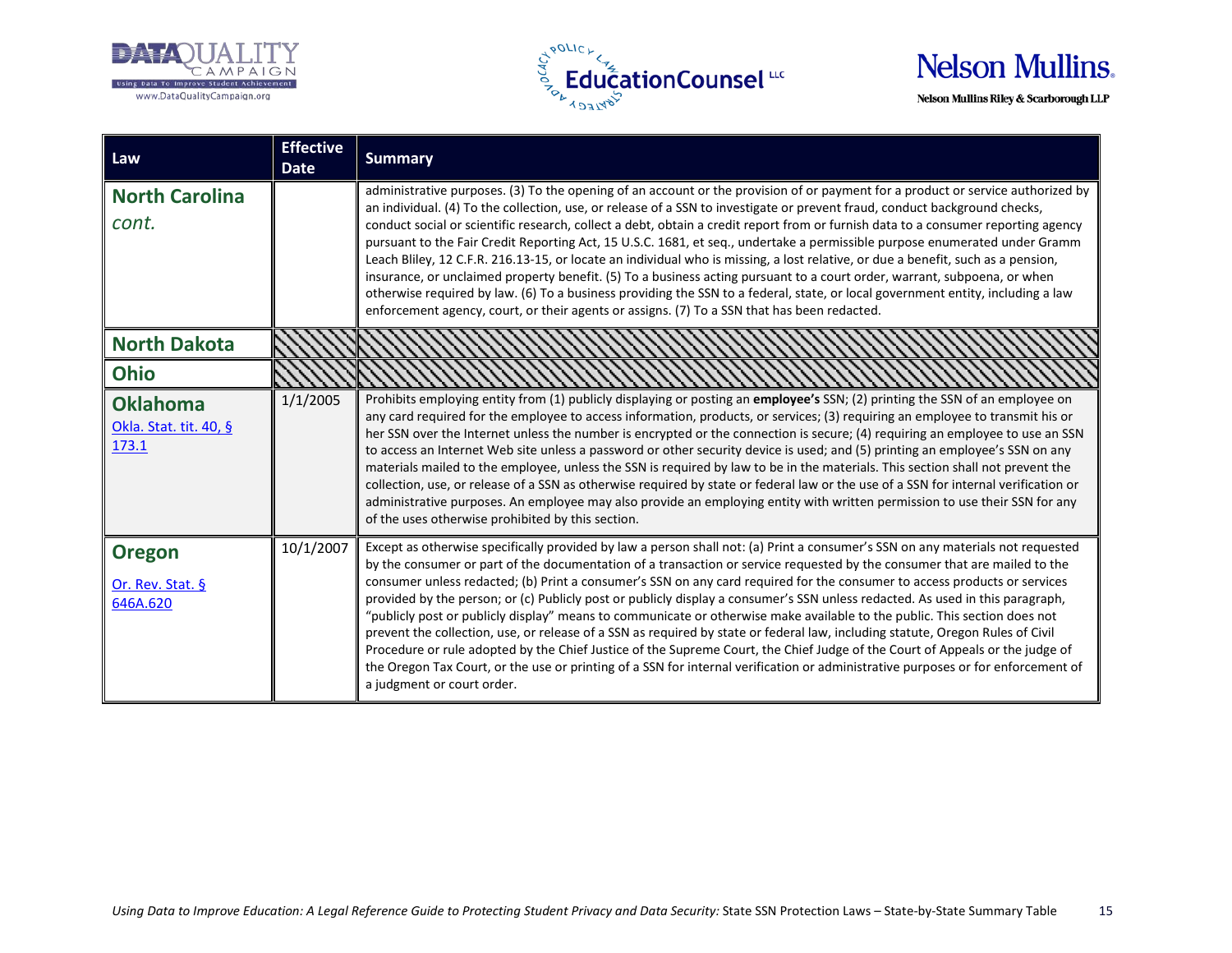





| Law                                                     | <b>Effective</b><br><b>Date</b> | <b>Summary</b>                                                                                                                                                                                                                                                                                                                                                                                                                                                                                                                                                                                                                                                                                                                                                                                                                                                                                                                                                                                                                                                                                                                                                                                                                                                                                                                                                                                                                                                                                                                                                                                                                                                                                                                                                                                                                                                                                                                           |
|---------------------------------------------------------|---------------------------------|------------------------------------------------------------------------------------------------------------------------------------------------------------------------------------------------------------------------------------------------------------------------------------------------------------------------------------------------------------------------------------------------------------------------------------------------------------------------------------------------------------------------------------------------------------------------------------------------------------------------------------------------------------------------------------------------------------------------------------------------------------------------------------------------------------------------------------------------------------------------------------------------------------------------------------------------------------------------------------------------------------------------------------------------------------------------------------------------------------------------------------------------------------------------------------------------------------------------------------------------------------------------------------------------------------------------------------------------------------------------------------------------------------------------------------------------------------------------------------------------------------------------------------------------------------------------------------------------------------------------------------------------------------------------------------------------------------------------------------------------------------------------------------------------------------------------------------------------------------------------------------------------------------------------------------------|
| Pennsylvania<br>Pa. SB 601<br>(74 Pa. Stat. Ann. § 201) | 6/29/2006                       | Prohibits any business from (1) publicly posting an individual's SSN in any manner; (2) printing a individual's SSN on any card<br>required for the individual to access the products or services provided by the entity; (3) requiring an individual to transmit his<br>or her SSN over the internet, unless the transmission is encrypted; or requiring an individual to use the SSN to access a website<br>unless a password or unique personal identification number or other authentication device is also required, and (4) printing an<br>individual's SSN on any materials that are mailed to an individual, except where required by federal or state law, but in no<br>event may the SSN be visible on the mailer, such as using a postcard. SSNs, however, may be included in applications and forms<br>sent by mail, including documents sent (i) as part of an enrollment process, (ii) to establish, amend or terminate an account,<br>contract or policy, or (iii) to confirm the accuracy of a SSN.                                                                                                                                                                                                                                                                                                                                                                                                                                                                                                                                                                                                                                                                                                                                                                                                                                                                                                                      |
| <b>Rhode Island</b><br>R.I. Gen. Laws § 6-48-8          | 1/1/2008                        | Prohibits any person or entity from (1) intentionally communicating or otherwise making available to the general public an<br>individual's SSN; (2) printing an individual's SSN on any card required for the individual to access products or services provided<br>by the person or entity; (3) requiring an individual to transmit his or her SSN over the Internet, unless the connection is secure<br>or the SSN is encrypted; (4) requiring an individual to use his or her SSN to access an Internet Website, unless a password or<br>unique personal identification number or other authentication device is also required to access the Internet Website; and (5)<br>printing an individual's SSN on any materials that are mailed to the individual, unless state or federal law requires the SSN to be<br>on the document to be mailed. Notwithstanding this paragraph, SSNs may be included in applications and forms sent by mail,<br>including documents sent as part of an application or enrollment process, or to establish, amend or terminate an account,<br>contract or policy, or to confirm the accuracy of the SSN. A SSN that is permitted to be mailed under this section may not be<br>printed, in whole or in part, on a postcard or other mailer not requiring an envelope, or visible on the envelope or without the<br>envelope having been opened. The provisions of this section do not apply to documents that are recorded or required to be<br>open to the public pursuant to the Rhode Island general laws chapter 42-46. This section does not apply to records that are by<br>statute or case law required to be made available to the public by entities provided for in the Rhode Island Constitution. This<br>section does not prevent the collection, use, or release of a SSN as required by state or federal law or the use of a SSN for<br>internal verification or administrative purposes. |
| <b>South Carolina</b><br>S.C. Code § 37-20-180          | 7/1/2009                        | Prohibits any person from (1) publicly posting or publicly displaying or otherwise intentionally communicating or making<br>available to the general public a consumer's SSN or a portion of it containing 6 digits or more; (2) intentionally printing or<br>imbedding a consumer's SSN or any portion of it containing 6 digits or more on any card required for the consumer to access<br>products or services provided by the person; (3) requiring a consumer to transmit his SSN or a portion of it containing 6 digits<br>or more over the Internet, unless the connection is secure or the SSN is encrypted; (4) requiring a consumer to use his SSN or a<br>portion of it containing 6 digits or more to access an Internet web site, unless a password or unique personal identification<br>number or other authentication device is also required to access the Internet web site; (5) printing a consumer's SSN or a<br>portion of it containing 6 digits or more on materials that are mailed to the individual, unless state or federal law requires the<br>SSN to be on the document to be mailed; (6) selling, leasing, loaning, trading, renting, or otherwise intentionally disclosing a<br>consumer's SSN or a portion of it containing 6 digits or more to a third party without written consent to the disclosure from the<br>consumer, unless the third party seeking disclosure of the SSN does so for a legitimate business or government purpose or<br>unless authorized or specifically permitted by law to do so or unless the disclosure is otherwise imperative for the performance<br>of the person's duties and responsibilities as prescribed by law. A legitimate business purpose of the third party includes, but is                                                                                                                                                                                  |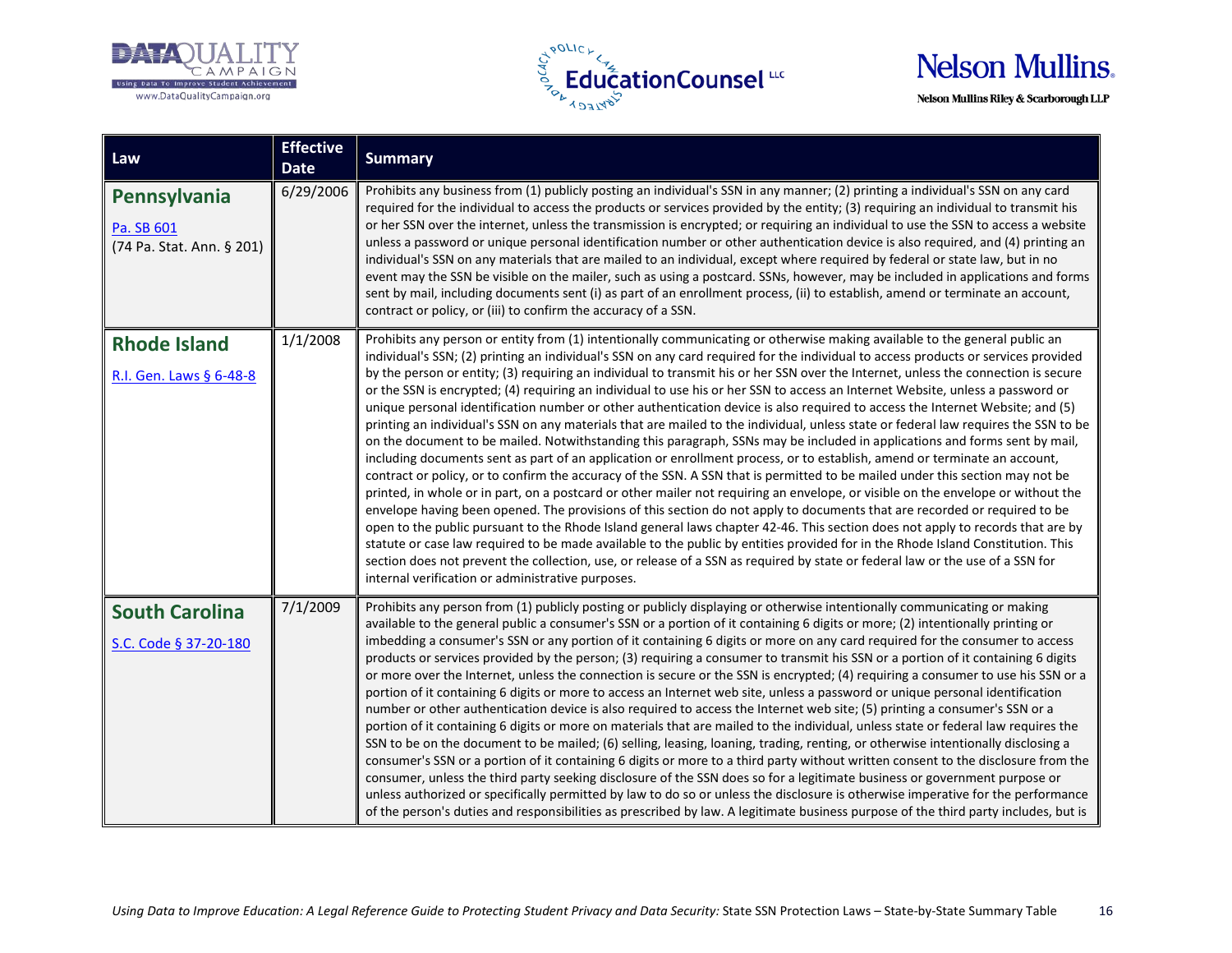





| Law                                                            | <b>Effective</b><br><b>Date</b> | <b>Summary</b>                                                                                                                                                                                                                                                                                                                                                                                                                                                                                                                                                                                                                                                                                                                                                                                                                                                                                                                                                                                                                                                                                                                                                                                                                                                                                                                                                                                                                                                                                                                                                                                                                                                                                                                                                                                                                                                                                                                                                                                                                                                                                                                                                                                                                                                                                                                                                                                                                                                                                                                                                                                                                                                                                                                                                                       |
|----------------------------------------------------------------|---------------------------------|--------------------------------------------------------------------------------------------------------------------------------------------------------------------------------------------------------------------------------------------------------------------------------------------------------------------------------------------------------------------------------------------------------------------------------------------------------------------------------------------------------------------------------------------------------------------------------------------------------------------------------------------------------------------------------------------------------------------------------------------------------------------------------------------------------------------------------------------------------------------------------------------------------------------------------------------------------------------------------------------------------------------------------------------------------------------------------------------------------------------------------------------------------------------------------------------------------------------------------------------------------------------------------------------------------------------------------------------------------------------------------------------------------------------------------------------------------------------------------------------------------------------------------------------------------------------------------------------------------------------------------------------------------------------------------------------------------------------------------------------------------------------------------------------------------------------------------------------------------------------------------------------------------------------------------------------------------------------------------------------------------------------------------------------------------------------------------------------------------------------------------------------------------------------------------------------------------------------------------------------------------------------------------------------------------------------------------------------------------------------------------------------------------------------------------------------------------------------------------------------------------------------------------------------------------------------------------------------------------------------------------------------------------------------------------------------------------------------------------------------------------------------------------------|
| <b>South Carolina</b><br>cont.                                 |                                 | not limited to, locating an individual to provide a benefit to that individual, such as a pension, insurance, or unclaimed property<br>benefit, or to find an individual who is missing or a lost relative, or to serve civil process. A legitimate purpose of the third party<br>does not include the bulk purchase or rental of SSNs or use in marketing. This section does not apply: (1) if a SSN is included in<br>an application or in documents related to an enrollment process, or to establish, amend, or terminate an account, contract, or<br>policy, or to confirm the accuracy of the SSN for the purpose of obtaining a credit report pursuant to the federal Fair Credit<br>Reporting Act. A SSN that is permitted to be mailed pursuant to this section may not be printed, in whole or in part, on a<br>postcard or other mailer not requiring an envelope or may not be visible on or through the envelope; (2) to the collection, use,<br>or release of a SSN for internal verification or administrative purposes; (3) to the opening of an account or the provision of or<br>payment for a product or service authorized by a consumer; (4) to the collection, use, or release of a SSN to investigate or<br>prevent fraud, conduct background checks, conduct social or scientific research, collect a debt, including a debt collected<br>pursuant to the Setoff Debt Collection Act, Section 12-56-10, and the Governmental Enterprise Accounts Receivable Collections<br>program, Section 12-4-580, or obtain a credit report from or furnish data to a consumer reporting agency, pursuant to the<br>federal Fair Credit Reporting Act or to undertake a purpose permissible pursuant to the Gramm-Leach-Bliley Act or Driver's<br>Privacy Protection Act; (5) to a person acting pursuant to a court order, warrant, subpoena, or other legal process; (6) to a<br>person providing the SSN to a federal, state, or local government entity, including a law enforcement agency or court, or their<br>agents or assigns; (7) to a financial institution as defined in the Gramm-Leach-Bliley Act; (8) to the submission and use of a SSN<br>or other personal identifying information as part of the maintenance and reporting of employment records, employment<br>verification, or in the course of the administration or provision of employee benefits programs, claims, and procedures related<br>to employment including, but not limited to, termination from employment, retirement from employment, injuries suffered<br>during the course of employment, and other such claims, benefits, and procedures; (9) to a recorded document in the official<br>records of a county; or (10) to a document filed in the official records of the court. |
| <b>South Dakota</b>                                            |                                 |                                                                                                                                                                                                                                                                                                                                                                                                                                                                                                                                                                                                                                                                                                                                                                                                                                                                                                                                                                                                                                                                                                                                                                                                                                                                                                                                                                                                                                                                                                                                                                                                                                                                                                                                                                                                                                                                                                                                                                                                                                                                                                                                                                                                                                                                                                                                                                                                                                                                                                                                                                                                                                                                                                                                                                                      |
| <b>Tennessee</b>                                               | 1/1/2008                        | No person or business entity may (1) post or display SSNs obtained for legitimate business purposes in public; (2) transmit such<br>SSNs over the Internet unless the SSN is encrypted or the connection is secure; (3) require the use of a SSN to access an                                                                                                                                                                                                                                                                                                                                                                                                                                                                                                                                                                                                                                                                                                                                                                                                                                                                                                                                                                                                                                                                                                                                                                                                                                                                                                                                                                                                                                                                                                                                                                                                                                                                                                                                                                                                                                                                                                                                                                                                                                                                                                                                                                                                                                                                                                                                                                                                                                                                                                                        |
| Tenn. Code Ann.<br>§47-18-2110                                 |                                 | Internet Web site unless a password or other authentication device is used; or (4) print such SSN on materials mailed to a<br>consumer unless required by law or the document is a form or application. These requirements do not apply to the disclosure<br>of a federal SSN by an entity so long as such disclosure is for a legitimate business or governmental purpose and occurs<br>pursuant to the terms of a business or governmental contract or other lawful legal obligation.                                                                                                                                                                                                                                                                                                                                                                                                                                                                                                                                                                                                                                                                                                                                                                                                                                                                                                                                                                                                                                                                                                                                                                                                                                                                                                                                                                                                                                                                                                                                                                                                                                                                                                                                                                                                                                                                                                                                                                                                                                                                                                                                                                                                                                                                                              |
| HB 618 amending Tenn.<br>Code Ann. § 47-18-2110<br>to $add(5)$ | 7/1/2009                        | New (5) prohibits a business or other entity from printing a consumer's SSN on a card, identification or badge if the consumer<br>has to display or present in order to receive a benefit, good, service or other thing of value to which the consumer is entitled<br>based upon the consumer's contract or other agreement with the entity issuing such card, identification or badge.                                                                                                                                                                                                                                                                                                                                                                                                                                                                                                                                                                                                                                                                                                                                                                                                                                                                                                                                                                                                                                                                                                                                                                                                                                                                                                                                                                                                                                                                                                                                                                                                                                                                                                                                                                                                                                                                                                                                                                                                                                                                                                                                                                                                                                                                                                                                                                                              |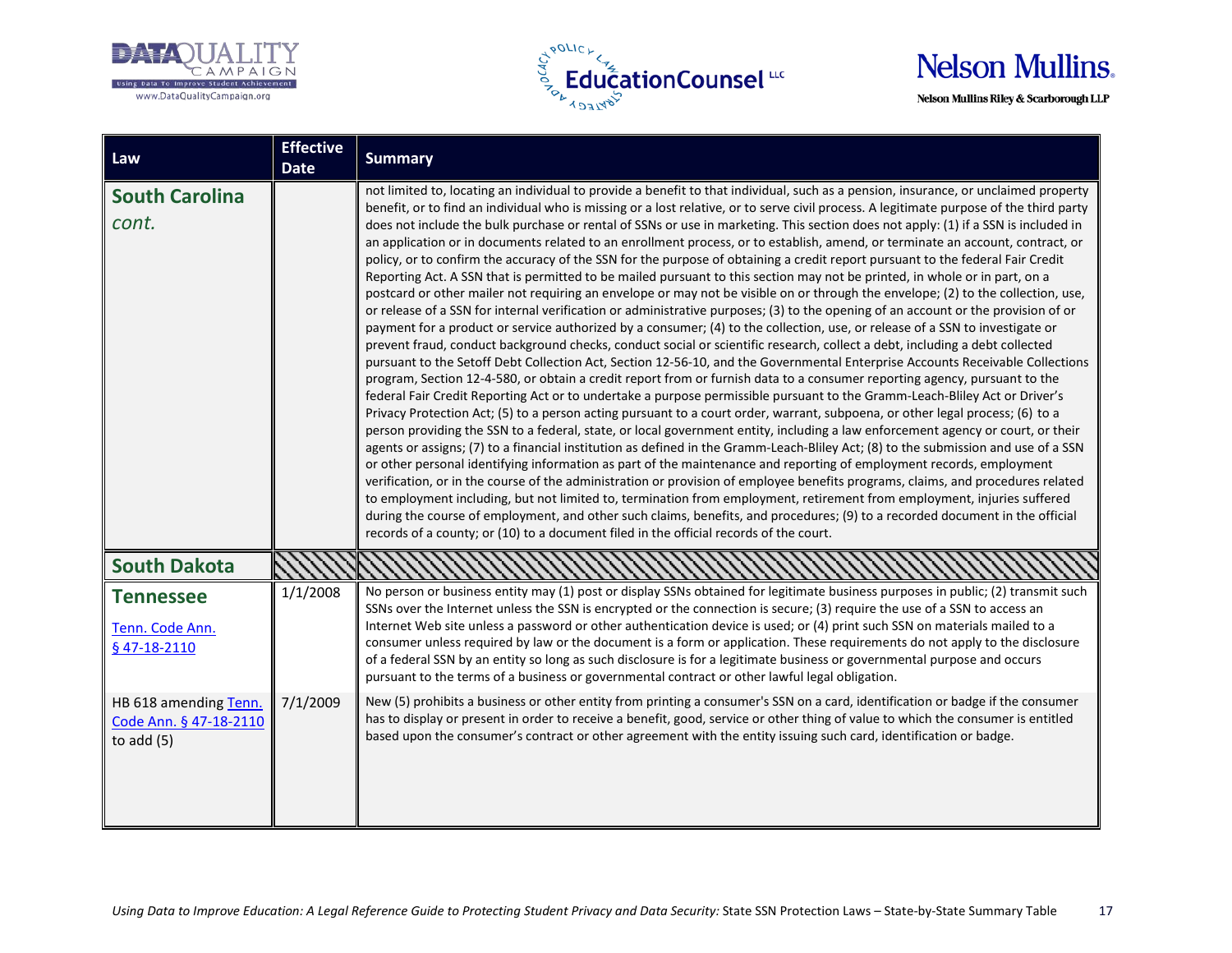

 $\overline{a}$ 



<span id="page-17-0"></span>

| Law                                           | <b>Effective</b><br><b>Date</b> | <b>Summary</b>                                                                                                                                                                                                                                                                                                                                                                                                                                                                                                                                                                                                                                                                                                                                                                                                                                  |
|-----------------------------------------------|---------------------------------|-------------------------------------------------------------------------------------------------------------------------------------------------------------------------------------------------------------------------------------------------------------------------------------------------------------------------------------------------------------------------------------------------------------------------------------------------------------------------------------------------------------------------------------------------------------------------------------------------------------------------------------------------------------------------------------------------------------------------------------------------------------------------------------------------------------------------------------------------|
| <b>Texas</b>                                  |                                 | Requires that businesses disposing of business records containing a customer's personal identifying information must modify,<br>by shredding, erasing, or other means, the personal identifying information to make it unreadable or undecipherable.                                                                                                                                                                                                                                                                                                                                                                                                                                                                                                                                                                                            |
| Tex. Bus. & Com. Code<br>Ann. 35.48           | 9/1/2005                        |                                                                                                                                                                                                                                                                                                                                                                                                                                                                                                                                                                                                                                                                                                                                                                                                                                                 |
| Tex. Bus. & Com. Code<br>Ann. 35.58           | 9/1/2005                        | Prohibits a person from printing an individual's SSN on a card or other device required to access a product or service provided<br>by the person unless the individual has requested in writing such printing. A person may not require a request for such printing<br>as a condition to receipt of or access to a product or service provided by the person. Does no apply to (1) the collection, use, or<br>release of a SSN that is required by state or federal law, including Chapter 552, Government Code; or (2) the use of a SSN for<br>internal verification or administrative purposes.                                                                                                                                                                                                                                               |
| Tex. Bus. & Com. Code<br>Ann. 501.001 et seq. | 4/1/2009                        | Tex. Bus. & Com. Code Ann. 501.001, (recodified from Tex. Bus. & Com. Code Ann. 35.58, eff. 9/1/2005). Prohibits any<br>person or entity, except government entities, from (1) intentionally communicating an individual's SSN to the general public;<br>(2) printing an individual's SSN on any card required to access or receive products or services; (3) requiring an individual to<br>transmit his or her SSN over the Internet unless the number is encrypted or the connection is secure; (4) requiring the use of a<br>SSN to access an Internet Web site unless a password or other security device is used; and (5) printing an individual's SSN on<br>any materials mailed to the individual, unless the SSN is required by law to be in the materials.                                                                             |
|                                               |                                 | Tex. Bus. & Com. Code Ann. 501.002, eff. 4/1/2009. Prohibits a person from printing an individual's SSN on a card or other<br>device required to access a product or service provided by the person unless the individual has requested in writing that<br>printing. The person may not require a request for that printing as a condition of receipt of or access to a product or service<br>provided by the person. Does not apply to: (1) the collection, use, or release of a SSN required by state or federal law, including<br>Chapter 552, Government Code; or (2) the use of a SSN for internal verification or administrative purposes. This section applies<br>to a card or other device issued in connection with an insurance policy only if the policy is delivered, issued for delivery, or<br>renewed on or after March 1, 2005. |
|                                               |                                 | Tex. Bus & Com. Code Ann. 501.052, eff. 4/1/2009 <sup>1</sup> . May not require an individual to disclose the individual's SSN to obtain<br>goods or services from or enter into a business transaction with the person unless the person: (1) adopts a <i>privacy policy</i> as<br>provided by Subsection (b); (2) makes the privacy policy available to the individual; and (3) maintains under the privacy policy<br>the confidentiality and security of the SSN disclosed to the person. (b) A privacy policy adopted under this section must include:<br>(1) how personal information is collected; (2) how and when the personal information is used; (3) how the personal<br>information is protected; (4) who has access to the personal information; and (5) the method of disposal of the personal<br>information.                    |

<sup>&</sup>lt;sup>1</sup> Note that this law does not apply to (1) a person who is required to maintain and disseminate a privacy policy under: (A) the Gramm-Leach-Bliley Act (15 U.S.C. Sections 6801 to 6809); (B) the Family Educational Rights and Privacy Act of 1974 (20 U.S.C. Section 1232g); or (C) the Health Insurance Portability and Accountability Act of 1996 (42 U.S.C. Section 1320d et seq.); (2) a covered entity under rules adopted by the commissioner of insurance relating to insurance consumer health information privacy or insurance consumer financial information privacy; (3) a governmental body, as defined by Section 552.003, Government Code, other than a municipally owned utility; or (4) a person with respect to a loan transaction, if the person is not engaged in the business of making loans. Tex. Bus. & Com. Code Ann. 501.051.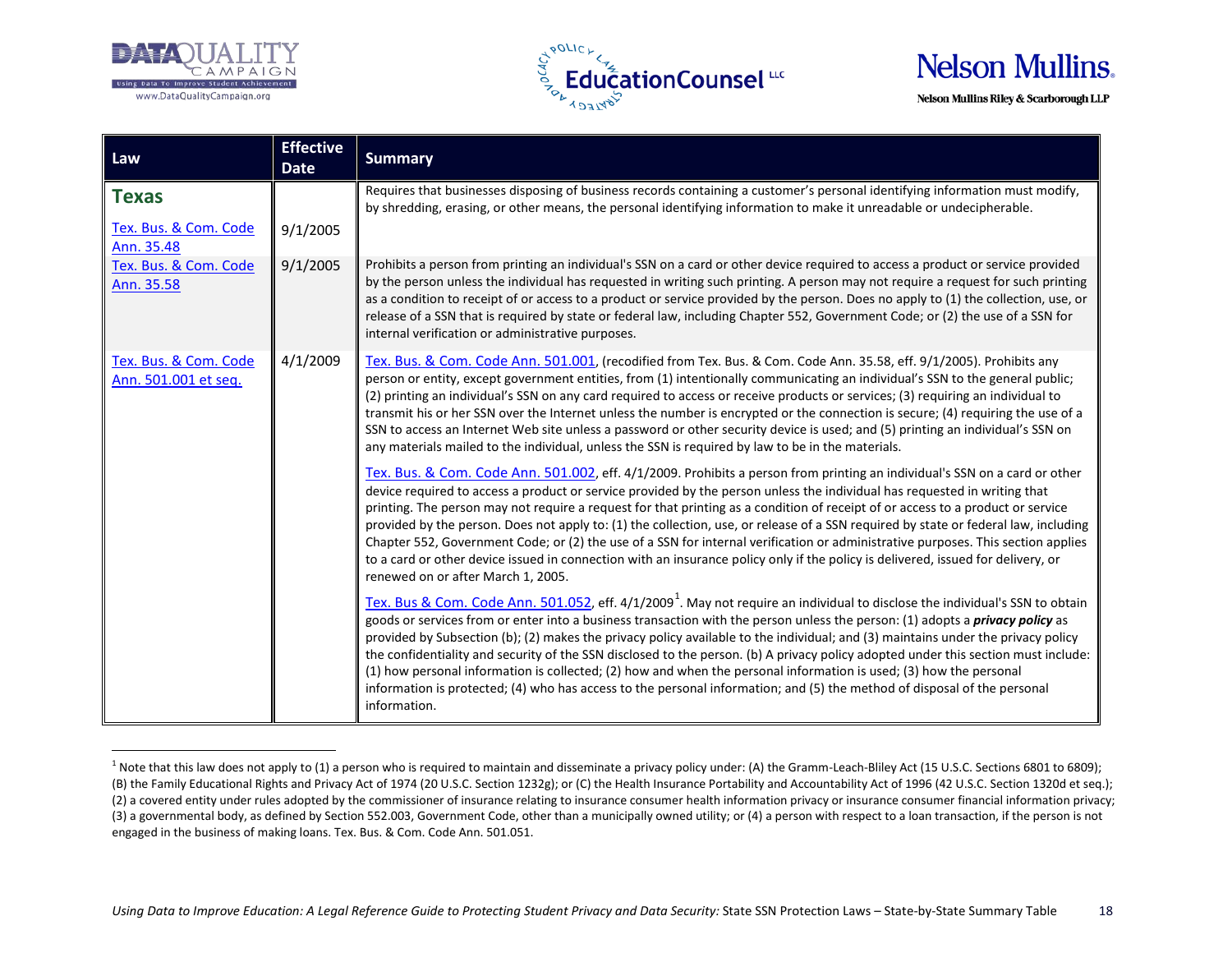





| Law                                                             | <b>Effective</b><br><b>Date</b> | <b>Summary</b>                                                                                                                                                                                                                                                                                                                                                                                                                                                                                                                                                                                                                                                                                                                                                                                                                                                                                                                                                                                                                                                                                                                                         |
|-----------------------------------------------------------------|---------------------------------|--------------------------------------------------------------------------------------------------------------------------------------------------------------------------------------------------------------------------------------------------------------------------------------------------------------------------------------------------------------------------------------------------------------------------------------------------------------------------------------------------------------------------------------------------------------------------------------------------------------------------------------------------------------------------------------------------------------------------------------------------------------------------------------------------------------------------------------------------------------------------------------------------------------------------------------------------------------------------------------------------------------------------------------------------------------------------------------------------------------------------------------------------------|
| <b>Utah</b><br>Utah Code Ann.<br>§ 31A-21-110<br>Utah Code Ann. | 7/1/2006<br>9/1/2008            | Prohibits insurers from publicly posting an individual's SSN in any manner or printing an individual's SSN or place of birth on<br>any card required for the individual to access products or services provided or covered by the insurer.<br>Prohibits any person (excluding government agencies) from displaying a SSN in a manner or location that is likely to be open for                                                                                                                                                                                                                                                                                                                                                                                                                                                                                                                                                                                                                                                                                                                                                                         |
| $$13-45-301$                                                    |                                 | public view unless otherwise permitted by law.                                                                                                                                                                                                                                                                                                                                                                                                                                                                                                                                                                                                                                                                                                                                                                                                                                                                                                                                                                                                                                                                                                         |
| Utah Code Ann.<br>$$34-46-201$                                  | 3/24/2009                       | (1) Except as provided in Subsection (2), an employer may not request the following information before an applicant is offered<br>a job: (a) SSN; (b) date of birth; or (c) driver license number.<br>(2) An employer may request the information listed in Subsection (1) before an applicant is offered a job only if: (a) the request<br>for information is applicable to any applicant applying for the position for which the applicant is applying; (b) the information is<br>requested during the time in the employer's employment selection process when the employer: (i) obtains a criminal                                                                                                                                                                                                                                                                                                                                                                                                                                                                                                                                                 |
|                                                                 |                                 | background check; (ii) obtains a credit history of an applicant for employment, subject to the requirements of the Fair Credit<br>Reporting Act, 15 U.S.C. Sec. 1681 et seq.; (iii) obtains a driving record of a driver from the Driver License Division in accordance<br>with Section 53-3-104 or 53-3-420; (iv) subject to Subsection (3), conducts a review of the internal records of the employer to<br>determine whether: (A) the applicant was previously employed by the employer; or (B) the applicant previously applied for<br>employment with the employer; or (v) collects the information to provide it to a government entity for the purpose of: (A)<br>determining eligibility for a government service, benefit, or program that requires that the information is collected on or<br>before the day on which an offer of employment is made; or (B) participating in a government service, benefit, or program that<br>requires that the information is collected on or before the day on which an offer of employment is made; and (c) the applicant<br>consents to the employer taking the action described in Subsection (2)(b). |
|                                                                 |                                 | (3) If the information listed in Subsection (1) is requested under Subsection (2)(b)(iv), the employer may only request that<br>information listed in Subsection (1) that is necessary to conduct the review of the employer's internal records.                                                                                                                                                                                                                                                                                                                                                                                                                                                                                                                                                                                                                                                                                                                                                                                                                                                                                                       |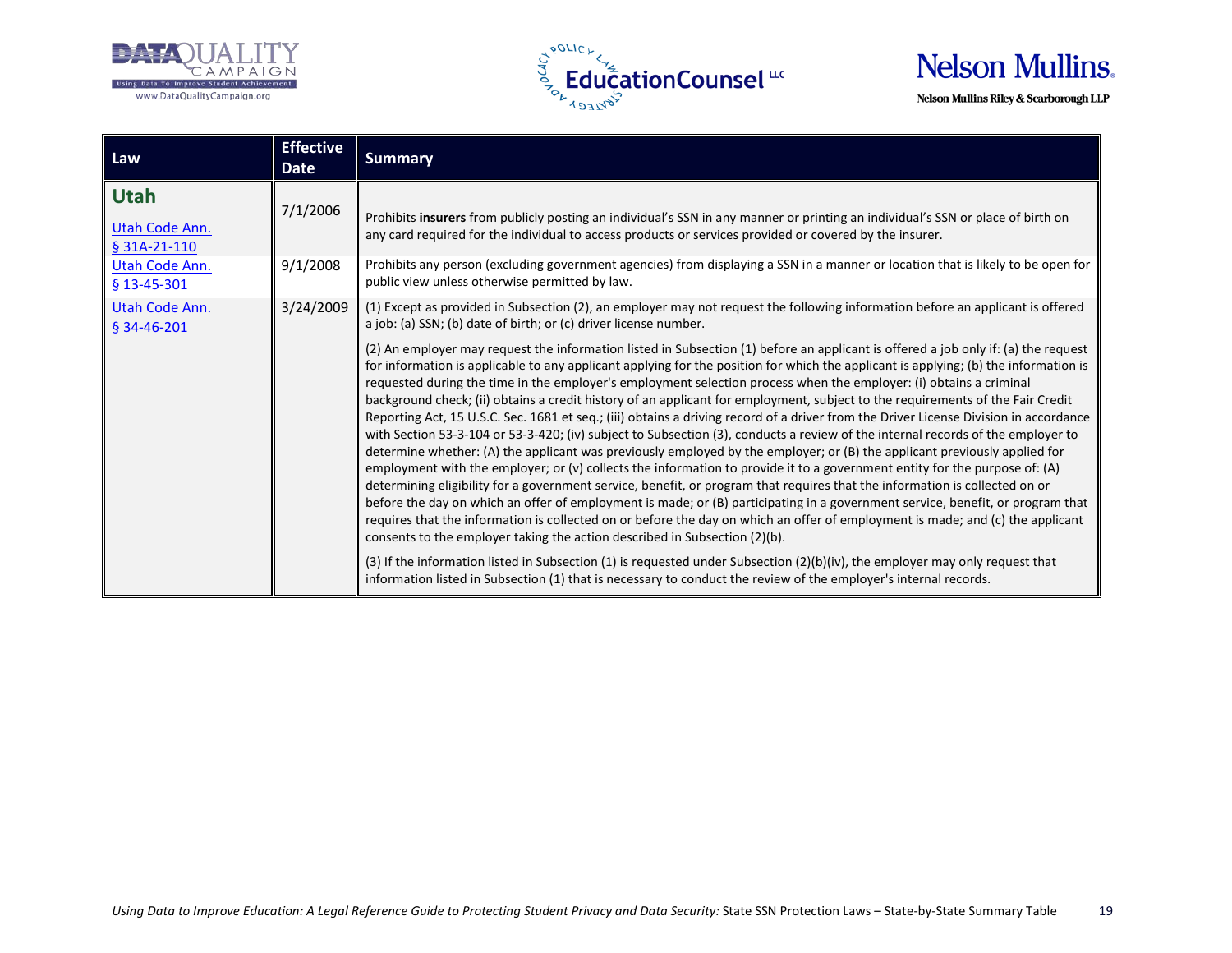





| Law                                                     | <b>Effective</b><br>Date | <b>Summary</b>                                                                                                                                                                                                                                                                                                                                                                                                                                                                                                                                                                                                                                                                                                                                                                                                                                                                                                                                                                                                                                                                                                                                                                                                                                                                                                                                                                                                                                                                                                                                                                                                                                                                                                                                                                                                                                                                                                                                                                                                                                                                                                                                                                                                                                                                                                                                                                                                                              |
|---------------------------------------------------------|--------------------------|---------------------------------------------------------------------------------------------------------------------------------------------------------------------------------------------------------------------------------------------------------------------------------------------------------------------------------------------------------------------------------------------------------------------------------------------------------------------------------------------------------------------------------------------------------------------------------------------------------------------------------------------------------------------------------------------------------------------------------------------------------------------------------------------------------------------------------------------------------------------------------------------------------------------------------------------------------------------------------------------------------------------------------------------------------------------------------------------------------------------------------------------------------------------------------------------------------------------------------------------------------------------------------------------------------------------------------------------------------------------------------------------------------------------------------------------------------------------------------------------------------------------------------------------------------------------------------------------------------------------------------------------------------------------------------------------------------------------------------------------------------------------------------------------------------------------------------------------------------------------------------------------------------------------------------------------------------------------------------------------------------------------------------------------------------------------------------------------------------------------------------------------------------------------------------------------------------------------------------------------------------------------------------------------------------------------------------------------------------------------------------------------------------------------------------------------|
| <b>Vermont</b>                                          | 1/1/2007                 | Prohibits businesses from (1) intentionally communicating or otherwise make available to the general public an individual's<br>SSN; (2) intentionally printing or imbedding an individual's SSN on any card required for the individual to access products or                                                                                                                                                                                                                                                                                                                                                                                                                                                                                                                                                                                                                                                                                                                                                                                                                                                                                                                                                                                                                                                                                                                                                                                                                                                                                                                                                                                                                                                                                                                                                                                                                                                                                                                                                                                                                                                                                                                                                                                                                                                                                                                                                                               |
| Vt. Stat. Ann. Tit. 9 §<br>2440 (2006)<br>Vermont cont. |                          | services provided by the person or entity; (3) requiring an individual to transmit his or her SSN over the internet unless the<br>connection is secure or the SSN is encrypted; (4) requiring an individual to use his or her SSN to access an internet website,<br>unless a password or unique personal identification number or other authentication device is also required to access the<br>internet website; (5) printing an individual's SSN on any materials that are mailed to the individual, unless state or federal law<br>requires the SSN to be on the document to be mailed; (6) selling, leasing, lending, trading, renting, or otherwise intentionally<br>disclosing an individual's SSN to a third party without written consent to the disclosure from the individual, when the party<br>making the disclosure knows or in the exercise of reasonable diligence would have reason to believe that the third party lacks a<br>legitimate purpose for obtaining the individual's SSN. This section shall not apply: (1) When a SSN is included in an application<br>or in documents related to an enrollment process, or to establish, amend, or terminate an account, contract, or policy; or to<br>confirm the accuracy of the SSN for the purpose of obtaining a credit report pursuant to 15 U.S.C. § 1681(b)(2). A SSN that is<br>permitted to be mailed under this section may not be printed, in whole or in part, on a postcard or other mailer not requiring<br>an envelope, or visible on an envelope without the envelope having been opened. (2) To the collection, use, or release of a SSN<br>reasonably necessary for administrative purposes or internal verification. (3) To the opening of an account or the provision of<br>or payment for a product or service authorized by an individual. (4) To the collection, use, or release of a SSN to investigate or<br>prevent fraud; conduct background checks; conduct social or scientific research; collect a debt; obtain a credit report from or<br>furnish data to a consumer reporting agency pursuant to the fair credit reporting act, 15 U.S.C. § 1681, et seq.; undertake a<br>permissible purpose enumerated under Gramm Leach Bliley, 12 C.F.R. § 216.13-15; or locate an individual who is missing, is a<br>lost relative, or is due a benefit, such as a pension, insurance, or unclaimed property benefit. (5) To a business acting pursuant |
|                                                         |                          | to a court order, warrant, subpoena, or when otherwise required by law, or in response to a facially valid discovery request<br>pursuant to rules applicable to a court or administrative body that has jurisdiction over the disclosing entity. (6) To a business<br>providing the SSN to a federal, state, or local government entity, including a law enforcement agency, the department of public<br>safety, and a court, or their agents or assigns. (7) To a SSN that has been redacted.                                                                                                                                                                                                                                                                                                                                                                                                                                                                                                                                                                                                                                                                                                                                                                                                                                                                                                                                                                                                                                                                                                                                                                                                                                                                                                                                                                                                                                                                                                                                                                                                                                                                                                                                                                                                                                                                                                                                              |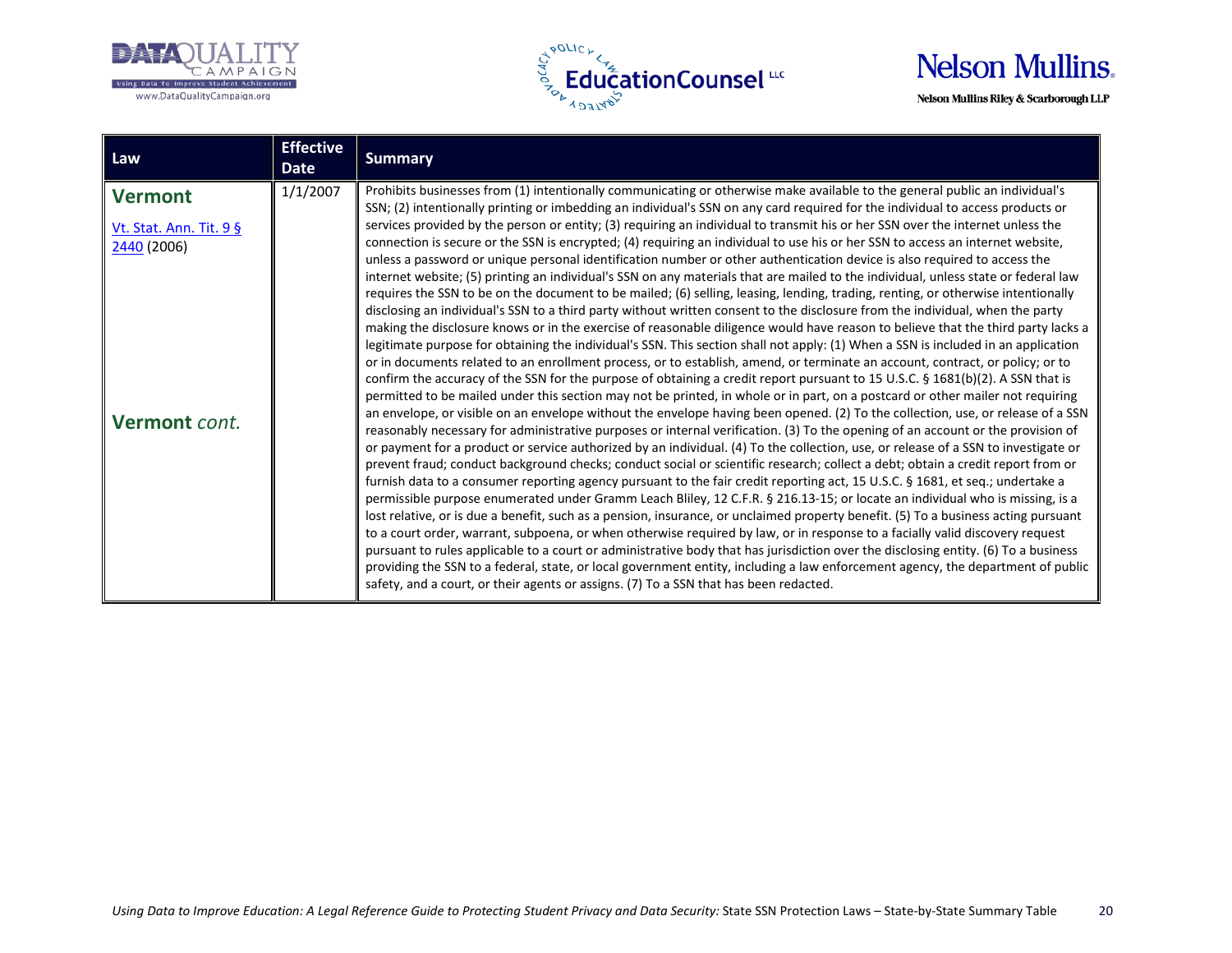





| Law                                                                        | <b>Effective</b><br><b>Date</b>               | <b>Summary</b>                                                                                                                                                                                                                                                                                                                                                                                                                                                                                                                                                                                                                                                                                                                                                                                                                                                                                                                                                                                                                                                                                                                                                                                                                                       |
|----------------------------------------------------------------------------|-----------------------------------------------|------------------------------------------------------------------------------------------------------------------------------------------------------------------------------------------------------------------------------------------------------------------------------------------------------------------------------------------------------------------------------------------------------------------------------------------------------------------------------------------------------------------------------------------------------------------------------------------------------------------------------------------------------------------------------------------------------------------------------------------------------------------------------------------------------------------------------------------------------------------------------------------------------------------------------------------------------------------------------------------------------------------------------------------------------------------------------------------------------------------------------------------------------------------------------------------------------------------------------------------------------|
| <b>Virginia</b><br>Va. Code Ann. § 2.2-<br>3808 (see amended law<br>below) | 7/1/2003<br>(until<br>7/1/2010                | Agency-issued identification cards, student identification cards, or license certificates issued or replaced on or after July 1,<br>2003, shall not display an individual's entire SSN except as provided in § 46.2-703. Any agency-issued identification card,<br>student identification card, or license certificate that was issued prior to July 1, 2003, and that displays an individual's entire<br>SSN shall be replaced no later than July 1, 2006, except that voter registration cards issued with a SSN and not previously<br>replaced shall be replaced no later than the December 31st following the completion by the state and all localities of the<br>decennial redistricting following the 2010 census. This subsection shall not apply to (i) driver's licenses and special<br>identification cards issued by the Department of Motor Vehicles pursuant to Chapter 3 (§ 46.2-300 et seq.) of Title 46.2 and (ii)<br>road tax registrations issued pursuant to §46.2-703.                                                                                                                                                                                                                                                          |
| <b>HB 433</b><br>(amending and re-<br>enacting Va. Code §<br>$2.2 - 3808$  | 7/1/2010                                      | A. It shall be unlawful for any agency to: (1) Require an individual to disclose or furnish his SSN not previously disclosed or<br>furnished, for any purpose in connection with any activity, or to refuse any service, privilege, or right to an individual wholly or<br>partly because the individual does not disclose or furnish such number, unless the disclosure or furnishing of such number is<br>specifically required by state law in effect prior to January 1, 1975, or is specifically authorized or required by federal law; or (2)<br>Collect from an individual his SSN or any portion thereof unless the collection of such number is (i) authorized or required by<br>state or federal law and (ii) essential for the performance of that agency's duties. Nothing in this subdivision shall be construed<br>to prohibit the collection of a SSN for the sole purpose of complying with the Virginia Debt Collection Act (§ 2.2-4800 et seq.) or<br>the Setoff Debt Collection Act (§ 58.1-520 et seq.).<br>B. Agency-issued identification cards, student identification cards, or license certificates issued or replaced on or after July 1,                                                                                  |
|                                                                            |                                               | 2003, shall not display an individual's entire SSN except as provided in § 46.2-703.<br>C. Any agency-issued identification card, student identification card, or license certificate that was issued prior to July 1, 2003,<br>and that displays an individual's entire SSN shall be replaced no later than July 1, 2006, except that voter registration cards<br>issued with a SSN and not previously replaced shall be replaced no later than the December 31st following the completion by<br>the state and all localities of the decennial redistricting following the 2010 census. This subsection shall not apply to (i) driver's<br>licenses and special identification cards issued by the Department of Motor Vehicles pursuant to Chapter 3 (§ 46.2-300 et seq.)<br>of Title 46.2 and (ii) road tax registrations issued pursuant to §46.2-703.<br>D. No agency, as defined in § 42.1-77, shall send or deliver or cause to be sent or delivered, any letter, envelope, or package<br>that displays a SSN on the face of the mailing envelope or package or from which a SSN is visible.                                                                                                                                                  |
| Va. Code Ann. § 59.1-<br>443.2                                             | 7//1/2005<br>&<br>7/1/2008<br>(as<br>amended) | E. Subsections A and C shall not be applicable to licenses issued by the State Corporation Commission's Bureau of Insurance<br>until a national insurance producer identification number has been created and implemented in all states[.]<br>Prohibits any person or entity from (1) intentionally communicating another individual's SSN to the general public; (2) printing<br>an individual's SSN on any card required to access or receive products or services; (3) requiring the use of a SSN to access an<br>Internet Web site unless a password or other security device is used; and (4) mailing a package with the SSN visible from the<br>outside. This section does not prohibit the collection, use, or release of a SSN as permitted by the laws of the Commonwealth<br>or the United States, or the use of a SSN for internal verification or administrative purposes unless such use is prohibited by a<br>state or federal statute, rule, or regulation. No person shall embed an encrypted or unencrypted SSN in or on a card or<br>document, including, but not limited to, using a bar code, chip, magnetic strip, or other technology, in place of removing the<br>SSN as required by this section. (bolded text in amendment) |